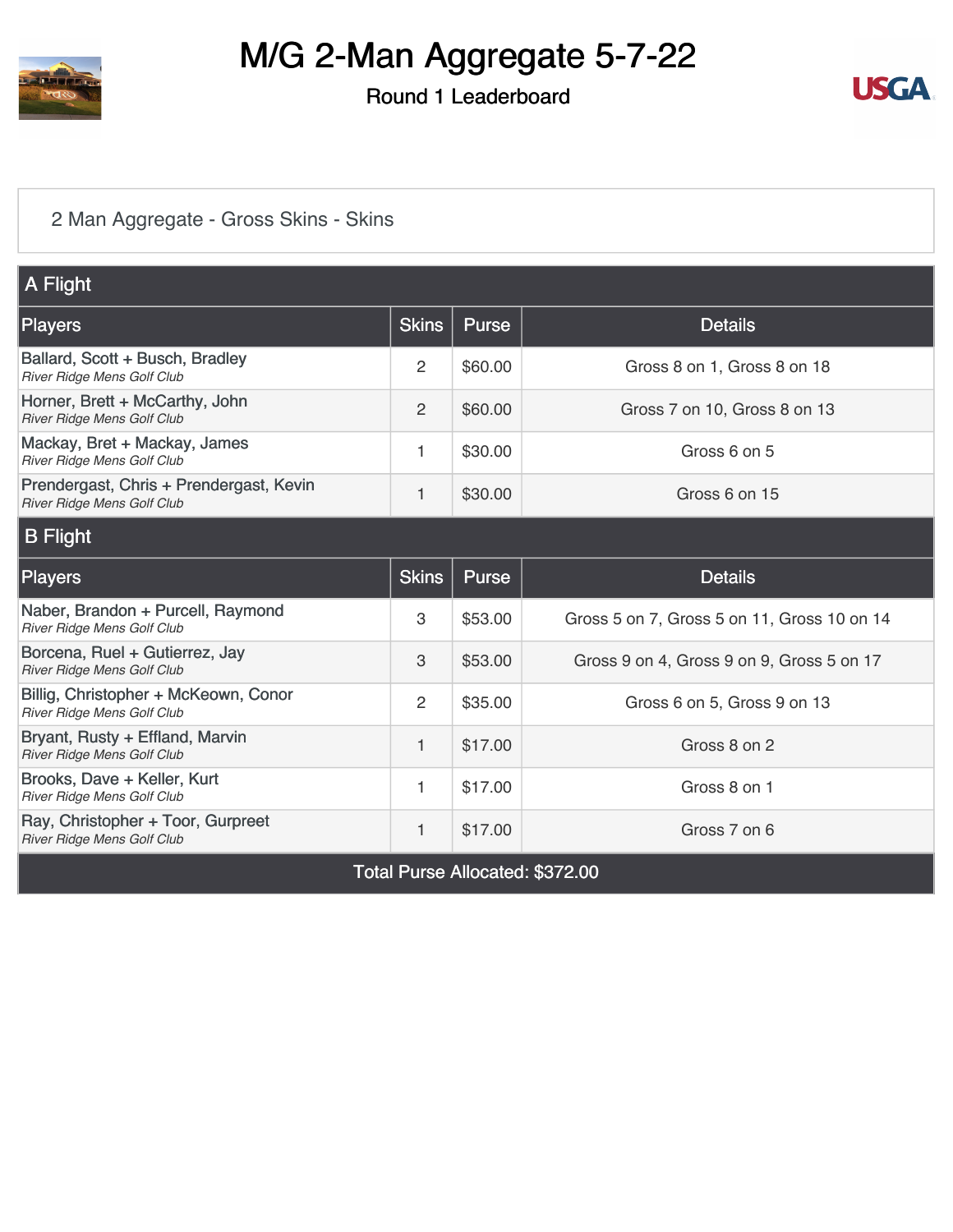



| A Flight              |                                                                                                                                                                                                                                                                                                                                                                                                                                                                                                                   |                |  |                |                 |                           |                |                                 |                |                |                 |                |                  |                                                                               |                |                |                              |                |                  |                |                |                 |                |                |
|-----------------------|-------------------------------------------------------------------------------------------------------------------------------------------------------------------------------------------------------------------------------------------------------------------------------------------------------------------------------------------------------------------------------------------------------------------------------------------------------------------------------------------------------------------|----------------|--|----------------|-----------------|---------------------------|----------------|---------------------------------|----------------|----------------|-----------------|----------------|------------------|-------------------------------------------------------------------------------|----------------|----------------|------------------------------|----------------|------------------|----------------|----------------|-----------------|----------------|----------------|
| Hole                  |                                                                                                                                                                                                                                                                                                                                                                                                                                                                                                                   | Par Score      |  |                |                 | Won                       |                |                                 |                |                |                 |                |                  |                                                                               |                |                |                              | <b>Tie</b>     |                  |                |                |                 |                |                |
| $\mathbf{1}$          | 4                                                                                                                                                                                                                                                                                                                                                                                                                                                                                                                 | 8              |  |                |                 |                           |                | Ballard, Scott + Busch, Bradley |                |                |                 |                |                  |                                                                               |                |                |                              |                |                  |                |                |                 |                |                |
| 2                     | 4                                                                                                                                                                                                                                                                                                                                                                                                                                                                                                                 | 8              |  |                |                 |                           |                |                                 |                |                |                 |                |                  | Angeles, Philip + Corralejo, Ben and Tolentino, Roderick + Villicana, John    |                |                |                              |                |                  |                |                |                 |                |                |
| 3                     | 4                                                                                                                                                                                                                                                                                                                                                                                                                                                                                                                 | $\overline{7}$ |  |                |                 |                           |                |                                 |                |                |                 |                |                  | Horner, Brett + McCarthy, John, Kiddle, Simon + Shinden, Bruce and 1 other    |                |                |                              |                |                  |                |                |                 |                |                |
| 4                     | 5                                                                                                                                                                                                                                                                                                                                                                                                                                                                                                                 | 9              |  |                |                 |                           |                |                                 |                |                |                 |                |                  | Adkins, John + Wolny, Kerry, Gwynn, Allen + Kimmel, Landon and 1 other        |                |                |                              |                |                  |                |                |                 |                |                |
| 5                     | 3                                                                                                                                                                                                                                                                                                                                                                                                                                                                                                                 | 6              |  |                |                 |                           |                | Mackay, Bret + Mackay, James    |                |                |                 |                |                  |                                                                               |                |                |                              |                |                  |                |                |                 |                |                |
| 6                     | 4                                                                                                                                                                                                                                                                                                                                                                                                                                                                                                                 | 8              |  |                |                 |                           |                |                                 |                |                |                 |                |                  | Angeles, Philip + Corralejo, Ben, Ballard, Scott + Busch, Bradley and 4 other |                |                |                              |                |                  |                |                |                 |                |                |
| 7                     | 3                                                                                                                                                                                                                                                                                                                                                                                                                                                                                                                 | 6              |  |                |                 |                           |                |                                 |                |                |                 |                |                  | Adkins, John + Wolny, Kerry, Horner, Brett + McCarthy, John and 2 other       |                |                |                              |                |                  |                |                |                 |                |                |
| 8                     | 4                                                                                                                                                                                                                                                                                                                                                                                                                                                                                                                 | 9              |  |                |                 |                           |                |                                 |                |                |                 |                |                  | Gwynn, Allen + Kimmel, Landon, Horner, Brett + McCarthy, John and 1 other     |                |                |                              |                |                  |                |                |                 |                |                |
| 9                     | 5                                                                                                                                                                                                                                                                                                                                                                                                                                                                                                                 | 9              |  |                |                 |                           |                |                                 |                |                |                 |                |                  | Ballard, Scott + Busch, Bradley, Mora, Alexander + Mora, Joseph and 1 other   |                |                |                              |                |                  |                |                |                 |                |                |
| 10                    | 4                                                                                                                                                                                                                                                                                                                                                                                                                                                                                                                 | $\overline{7}$ |  |                |                 |                           |                | Horner, Brett + McCarthy, John  |                |                |                 |                |                  |                                                                               |                |                |                              |                |                  |                |                |                 |                |                |
| 11                    | 3                                                                                                                                                                                                                                                                                                                                                                                                                                                                                                                 | 5              |  |                |                 |                           |                |                                 |                |                |                 |                |                  | Adkins, John + Wolny, Kerry and Mora, Alexander + Mora, Joseph                |                |                |                              |                |                  |                |                |                 |                |                |
| 12                    | 5                                                                                                                                                                                                                                                                                                                                                                                                                                                                                                                 | 9              |  |                |                 |                           |                |                                 |                |                |                 |                |                  | Ballard, Scott + Busch, Bradley and Gwynn, Allen + Kimmel, Landon             |                |                |                              |                |                  |                |                |                 |                |                |
| 13                    | 4                                                                                                                                                                                                                                                                                                                                                                                                                                                                                                                 | 8              |  |                |                 |                           |                | Horner, Brett + McCarthy, John  |                |                |                 |                |                  |                                                                               |                |                |                              |                |                  |                |                |                 |                |                |
| 14                    | 5                                                                                                                                                                                                                                                                                                                                                                                                                                                                                                                 | 10             |  |                |                 |                           |                |                                 |                |                |                 |                |                  |                                                                               |                |                |                              |                |                  |                |                |                 |                |                |
| 15                    | 3                                                                                                                                                                                                                                                                                                                                                                                                                                                                                                                 | 6              |  |                |                 |                           |                |                                 |                |                |                 |                |                  |                                                                               |                |                |                              |                |                  |                |                |                 |                |                |
| 16                    | 4                                                                                                                                                                                                                                                                                                                                                                                                                                                                                                                 | 8              |  |                |                 |                           |                |                                 |                |                |                 |                |                  |                                                                               |                |                |                              |                |                  |                |                |                 |                |                |
| 17                    | 3                                                                                                                                                                                                                                                                                                                                                                                                                                                                                                                 | 6              |  |                |                 |                           |                |                                 |                |                |                 |                |                  |                                                                               |                |                |                              |                |                  |                |                |                 |                |                |
| 18                    | 5                                                                                                                                                                                                                                                                                                                                                                                                                                                                                                                 | 8              |  |                |                 |                           |                |                                 |                |                |                 |                |                  |                                                                               |                |                |                              |                |                  |                |                |                 |                |                |
|                       | Angeles, Philip + Corralejo, Ben, Kiddle, Simon + Shinden, Bruce and 1 other<br>Prendergast, Chris + Prendergast, Kevin<br>Childers, Brad + Ferrari, Aaron, Horner, Brett + McCarthy, John and 2 other<br>Kiddle, Simon + Shinden, Bruce, Mora, Alexander + Mora, Joseph and 1 other<br>Ballard, Scott + Busch, Bradley<br>A Flight<br>3<br>$\overline{c}$<br>6<br>$\overline{7}$<br>$\boldsymbol{8}$<br>9<br>Out<br>10<br>11<br>12<br>13<br>15<br>$16$ 17<br>18<br>Total<br>1<br>$\overline{4}$<br>5<br>14<br>In |                |  |                |                 |                           |                |                                 |                |                |                 |                |                  |                                                                               |                |                |                              |                |                  |                |                |                 |                |                |
|                       |                                                                                                                                                                                                                                                                                                                                                                                                                                                                                                                   |                |  |                |                 |                           |                |                                 |                |                |                 |                |                  |                                                                               |                |                |                              |                |                  |                |                |                 |                |                |
|                       |                                                                                                                                                                                                                                                                                                                                                                                                                                                                                                                   |                |  |                |                 |                           |                |                                 |                |                |                 |                |                  | Ballard, Scott + Busch, Bradley                                               |                |                |                              |                |                  |                |                |                 |                |                |
| <b>Ballard, Scott</b> |                                                                                                                                                                                                                                                                                                                                                                                                                                                                                                                   |                |  | $\overline{a}$ | 4               | 5                         | 6              | 4                               | 3              | $\overline{4}$ | $\sqrt{5}$      | $\overline{4}$ | 1                | 5                                                                             | 3              | 5              | 5                            | 5              | 3                | 5              | 3              | $4^{\circ}$     | 1              | 2              |
| <b>Busch, Bradley</b> |                                                                                                                                                                                                                                                                                                                                                                                                                                                                                                                   |                |  | 4              | $6\phantom{1}6$ | 4                         | 5              | 4                               | 5              | 3              | 5               | 5              | 1                | 4                                                                             | 3              | $\overline{4}$ | 5                            | $\overline{7}$ | $\overline{4}$   | $\overline{4}$ | $\overline{4}$ | $4^{\circ}$     | 1              | $\overline{c}$ |
| <b>Gross Score</b>    |                                                                                                                                                                                                                                                                                                                                                                                                                                                                                                                   |                |  | $\circledast$  | 10              | $\boldsymbol{9}$          | 11             | 8                               | 8              | $\overline{7}$ | 10 <sub>1</sub> | 9              | 1                | 9                                                                             | 6              | 9              | 10                           | 12             | $\overline{7}$   | 9              | $\overline{7}$ | (8)             | 1              | $\overline{c}$ |
|                       |                                                                                                                                                                                                                                                                                                                                                                                                                                                                                                                   |                |  |                |                 |                           |                |                                 |                |                |                 |                |                  | Horner, Brett + McCarthy, John                                                |                |                |                              |                |                  |                |                |                 |                |                |
| Horner, Brett         |                                                                                                                                                                                                                                                                                                                                                                                                                                                                                                                   |                |  | 4              | 5               | $\ensuremath{\mathsf{3}}$ | $\overline{4}$ | 3                               | $\overline{4}$ | $\overline{4}$ | $\sqrt{5}$      | $\overline{7}$ | $\mathbf 0$      | $^{\prime}$ 4                                                                 | $\overline{4}$ | 6              | $\left( \frac{4}{3} \right)$ | 5              | $\overline{4}$   | $\overline{4}$ | $\mathbf{3}$   | 5               | $\overline{c}$ | $\overline{c}$ |
| McCarthy, John        |                                                                                                                                                                                                                                                                                                                                                                                                                                                                                                                   |                |  | 6              | 5               | 4                         | 5              | $\overline{4}$                  | $\overline{4}$ | $\overline{2}$ | $\overline{4}$  | 5              | $\boldsymbol{0}$ | $\binom{3}{}$                                                                 | 3              | 5              | $\curvearrowleft$            | $6\phantom{1}$ | 3                | $\overline{4}$ | $\overline{4}$ | $\overline{4}$  | $\overline{2}$ | $\overline{c}$ |
| <b>Gross Score</b>    |                                                                                                                                                                                                                                                                                                                                                                                                                                                                                                                   |                |  | 10             | 10              | $\overline{7}$            | 9              | $\overline{7}$                  | 8              | $6\phantom{1}$ | 9               | 12             | $\pmb{0}$        | F                                                                             | $\overline{7}$ | 11             | $\circledast$                | 11             | $\overline{7}$   | 8              | $\overline{7}$ | 9               | $\overline{2}$ | $\overline{2}$ |
|                       |                                                                                                                                                                                                                                                                                                                                                                                                                                                                                                                   |                |  |                |                 |                           |                |                                 |                |                |                 |                |                  | Mackay, Bret + Mackay, James                                                  |                |                |                              |                |                  |                |                |                 |                |                |
| Mackay, James         |                                                                                                                                                                                                                                                                                                                                                                                                                                                                                                                   |                |  | 5              | 5               | 4                         | $\overline{4}$ | $\binom{3}{ }$                  | $\overline{4}$ | 3              | 5               | 5              | 1                | 4                                                                             | 3              | 5              | $\overline{5}$               | 5              | 5                | 6              | $\overline{4}$ | $6\phantom{1}6$ | $\mathbf 0$    | 1              |
| Mackay, Bret          |                                                                                                                                                                                                                                                                                                                                                                                                                                                                                                                   |                |  | 6              | 4               | $\overline{4}$            | $\,$ 6 $\,$    | (3)                             | $\overline{4}$ | 5              | $\sqrt{5}$      | $\overline{5}$ | 1                | 5                                                                             | 3              | $\overline{7}$ | 5                            | 6              | $\overline{4}$   | $\overline{4}$ | 3              | 6               | $\overline{0}$ | 1              |
| <b>Gross Score</b>    |                                                                                                                                                                                                                                                                                                                                                                                                                                                                                                                   |                |  | 11             | 9               | 8                         | 10             | $\bigcirc$                      | 8              | 8              | 10 <sup>°</sup> | 10             | 1                | 9                                                                             | 6              | 12             | 10                           | 11             | $\boldsymbol{9}$ | 10             | $\overline{7}$ | 12              | $\mathbf 0$    | 1              |
|                       |                                                                                                                                                                                                                                                                                                                                                                                                                                                                                                                   |                |  |                |                 |                           |                |                                 |                |                |                 |                |                  | Prendergast, Chris + Prendergast, Kevin                                       |                |                |                              |                |                  |                |                |                 |                |                |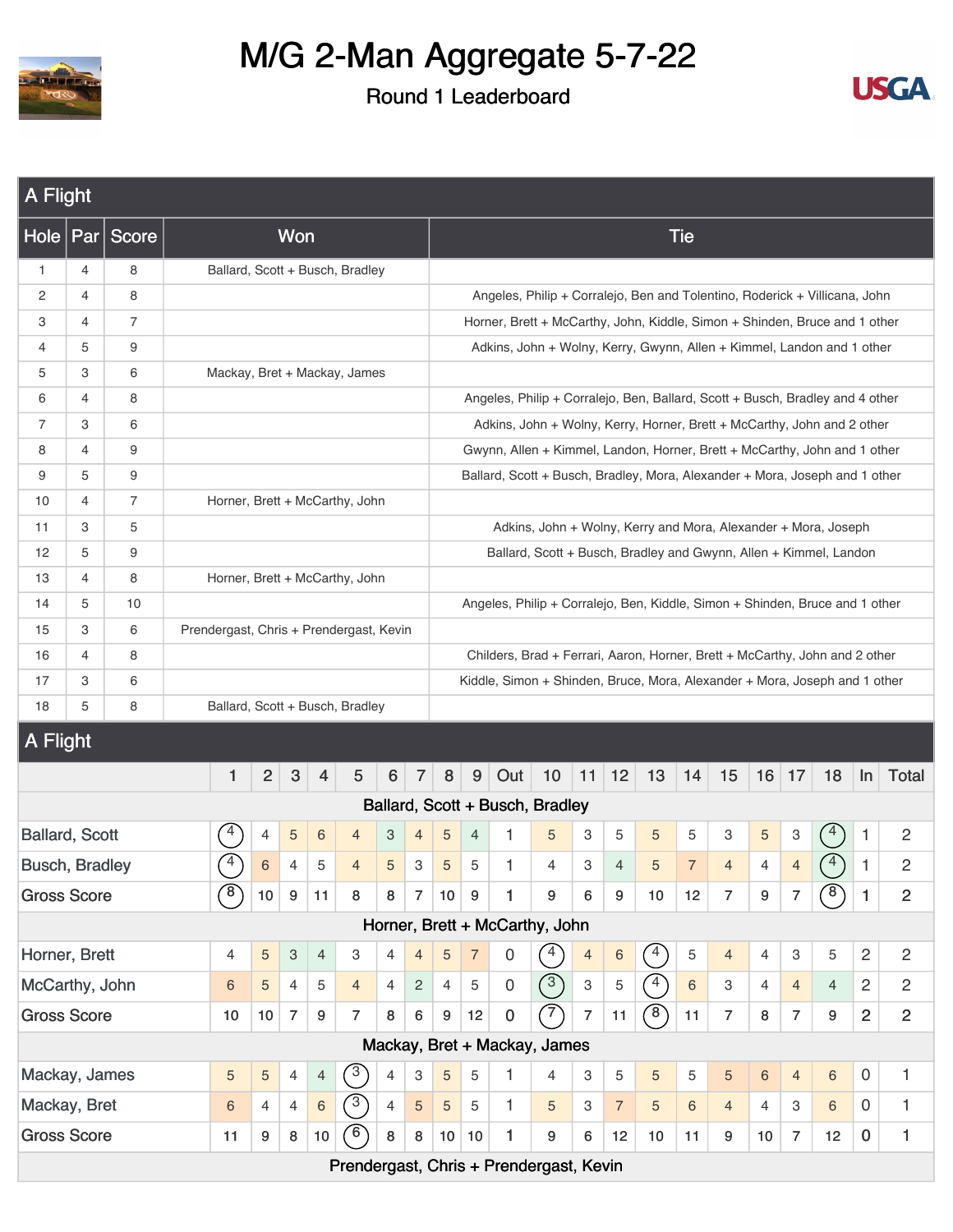



| Prendergast, Chris         | 5               | 5              | $\overline{4}$  | 5                         | 3              | $\overline{7}$ | $\sqrt{2}$     | $\overline{4}$  | $\overline{7}$            | 0              | $\overline{7}$                        | 3              | 5              | 5              | 5  | $\sqrt{3}$                  | $\sqrt{5}$     | 3              | 5               | 1              | 1                   |
|----------------------------|-----------------|----------------|-----------------|---------------------------|----------------|----------------|----------------|-----------------|---------------------------|----------------|---------------------------------------|----------------|----------------|----------------|----|-----------------------------|----------------|----------------|-----------------|----------------|---------------------|
| Prendergast, Kevin         | 5               | $\bf 8$        | $\overline{4}$  | 6                         | $\overline{4}$ | 5              | $\overline{4}$ | $\overline{7}$  | $\ensuremath{\mathsf{3}}$ | 0              | 5                                     | 3              | 5              | 5              | 5  | $\overline{(\overline{3})}$ | $\overline{4}$ | $\overline{5}$ | $6\phantom{1}6$ | $\mathbf{1}$   | $\mathbf{1}$        |
| <b>Gross Score</b>         | 10              | 13             | 8               | 11                        | 7              | 12             | 6              | 11              | 10                        | $\mathbf 0$    | 12                                    | 6              | 10             | 10             | 10 | $\circ$                     | 9              | 8              | 11              | 1              | $\mathbf{1}$        |
|                            |                 |                |                 |                           |                |                |                |                 |                           |                | Angeles, Philip + Corralejo, Ben      |                |                |                |    |                             |                |                |                 |                |                     |
| Corralejo, Ben             | 8               | 4              | $\overline{4}$  | $\overline{7}$            | $\overline{4}$ | 4              | 6              | 6               | 6                         | 0              | $\overline{4}$                        | 3              | $6\phantom{1}$ | 5              | 5  | $\overline{4}$              | 8              | $\overline{4}$ | 5               | 0              | 0                   |
| Angeles, Philip            | 4               | $\overline{4}$ | $\overline{4}$  | 6                         | 3              | $\overline{4}$ | 3              | $\overline{4}$  | 5                         | 0              | 4                                     | 3              | 6              | 5              | 5  | $\overline{4}$              | $\,8\,$        | $\overline{4}$ | 5               | 0              | $\mathsf{O}\xspace$ |
| <b>Gross Score</b>         | 12              | 8              | 8               | 13                        | 7              | 8              | 9              | 10              | 11                        | $\mathbf 0$    | 8                                     | 6              | 12             | 10             | 10 | 8                           | 16             | 8              | 10              | 0              | 0                   |
|                            |                 |                |                 |                           |                |                |                |                 |                           |                | Tolentino, Roderick + Villicana, John |                |                |                |    |                             |                |                |                 |                |                     |
| Villicana, John            | 5               | 4              | $\overline{4}$  | $\ensuremath{\mathsf{3}}$ | $\overline{4}$ | $\overline{4}$ | 3              | 6               | $\overline{7}$            | 0              | $\overline{7}$                        | 3              | 5              | $\overline{7}$ | 6  | $\overline{4}$              | 3              | $\overline{4}$ | 5               | 0              | 0                   |
| <b>Tolentino, Roderick</b> | 4               | $\overline{4}$ | 3               | $\overline{7}$            | 6              | $\overline{4}$ | $\overline{4}$ | 5               | 8                         | 0              | 5                                     | 3              | $6\phantom{1}$ | $\overline{4}$ | 6  | 3                           | $6\phantom{1}$ | 2              | 6               | 0              | $\mathsf{O}\xspace$ |
| <b>Gross Score</b>         | 9               | 8              | $\overline{7}$  | 10                        | 10             | 8              | 7              | 11              | 15                        | $\mathbf 0$    | 12                                    | 6              | 11             | 11             | 12 | $\overline{7}$              | 9              | 6              | 11              | 0              | 0                   |
|                            |                 |                |                 |                           |                |                |                |                 |                           |                | Childers, Brad + Ferrari, Aaron       |                |                |                |    |                             |                |                |                 |                |                     |
| Childers, Brad             | 6               | $\,$ 6 $\,$    | $6\phantom{1}6$ | 5                         | 5              | 6              | $\overline{4}$ | 6               | 5                         | 0              | $\overline{7}$                        | 3              | $6\,$          | 5              | 6  | $6\,$                       | $\overline{4}$ | 8              | 5               | 0              | 0                   |
| Ferrari, Aaron             | 5               | $\sqrt{5}$     | 5               | 10                        | 3              | 6              | $\overline{7}$ | 5               | $\,8\,$                   | 0              | 4                                     | 3              | $6\phantom{1}$ | 5              | 5  | 3                           | $\overline{4}$ | 3              | $\overline{7}$  | 0              | 0                   |
| <b>Gross Score</b>         | 11              | 11             | 11              | 15                        | 8              | 12             | 11             | 11              | 13                        | $\mathbf 0$    | 11                                    | 6              | 12             | 10             | 11 | 9                           | 8              | 11             | 12              | $\overline{0}$ | $\mathbf 0$         |
|                            |                 |                |                 |                           |                |                |                |                 |                           |                | Gwynn, Allen + Kimmel, Landon         |                |                |                |    |                             |                |                |                 |                |                     |
| Gwynn, Allen               | 6               | 4              | $\overline{5}$  | 4                         | $\overline{4}$ | $\overline{4}$ | $\overline{4}$ | $\overline{4}$  | $\overline{7}$            | 0              | 4                                     | 5              | $\overline{4}$ | 6              | 8  | $\overline{4}$              | 5              | $\,$ 6 $\,$    | 5               | 0              | 0                   |
| Kimmel, Landon             | 6               | 5              | $\overline{4}$  | 5                         | 3              | 5              | 3              | 5               | $\overline{4}$            | $\Omega$       | 6                                     | $\overline{4}$ | 5              | 6              | 5  | 5                           | $\overline{5}$ | $\overline{4}$ | 5               | 0              | 0                   |
| <b>Gross Score</b>         | 12              | 9              | $9\,$           | 9                         | $\overline{7}$ | 9              | $\overline{7}$ | 9               | 11                        | $\mathbf 0$    | 10                                    | 9              | 9              | 12             | 13 | 9                           | 10             | 10             | 10              | $\mathbf{O}$   | 0                   |
|                            |                 |                |                 |                           |                |                |                |                 |                           |                | Mora, Alexander + Mora, Joseph        |                |                |                |    |                             |                |                |                 |                |                     |
| Mora, Alexander            | 5               | $\sqrt{5}$     | $\overline{5}$  | 5                         | $\overline{4}$ | 4              | $\overline{4}$ | $\overline{4}$  | $\overline{4}$            | 0              | 5                                     | $\overline{c}$ | $\overline{4}$ | 5              | 8  | З                           | 4              | $\overline{c}$ | $\overline{4}$  | $\mathsf{O}$   | 0                   |
| Mora, Joseph               | 5               | 5              | $\overline{4}$  | $\overline{7}$            | 3              | $\overline{4}$ | 3              | $6\phantom{1}$  | 5                         | 0              | 5                                     | 3              | 6              | 6              | 5  | $\overline{4}$              | $\overline{4}$ | $\overline{4}$ | 5               | 0              | $\mathsf{O}\xspace$ |
| <b>Gross Score</b>         | 10              | 10             | 9               | 12                        | $\overline{7}$ | 8              | $\overline{7}$ | 10              | 9                         | $\mathbf 0$    | 10                                    | 5              | 10             | 11             | 13 | $\overline{7}$              | 8              | 6              | 9               | 0              | 0                   |
|                            |                 |                |                 |                           |                |                |                |                 |                           |                | Adkins, John + Wolny, Kerry           |                |                |                |    |                             |                |                |                 |                |                     |
| Wolny, Kerry               | 6               | 5              | 5               | $\overline{4}$            | $\overline{4}$ | 4              | 3              | 5               | 8                         | 0              | $\overline{4}$                        | $\overline{2}$ | 12             | 5              | 8  | 3                           | 4              | $\overline{4}$ | $6\phantom{1}6$ | 0              | 0                   |
| Adkins, John               | 5               | 6              | 4               | 5                         | 3              | 5              | 3              | 6               | 6                         | $\Omega$       | 4                                     | 3              | 7              | 5              | 5  | 4                           | 7              | 3              | 5               | 0              | $\Omega$            |
| <b>Gross Score</b>         | 11              | 11             | 9               | 9                         | $\overline{7}$ | 9              | 6              | 11              | 14                        | 0              | 8                                     | 5              | 19             | 10             | 13 | $\overline{7}$              | 11             | $\overline{7}$ | 11              | $\mathbf 0$    | 0                   |
|                            |                 |                |                 |                           |                |                |                |                 |                           |                | Kiddle, Simon + Shinden, Bruce        |                |                |                |    |                             |                |                |                 |                |                     |
| Shinden, Bruce             | 6               | $\sqrt{5}$     | $\overline{4}$  | 5                         | $\overline{4}$ | $\overline{4}$ | $\overline{4}$ | 5               | $\overline{7}$            | 0              | 4                                     | 5              | 6              | 6              | 5  | 3                           | 4              | 3              | 4               | $\overline{0}$ | $\boldsymbol{0}$    |
| Kiddle, Simon              | 4               | 4              | 3               | $6\phantom{1}$            | 3              | 5              | $\mathbf{2}$   | 5               | 5                         | $\overline{0}$ | 4                                     | 3              | 6              | 5              | 5  | $\overline{4}$              | 4              | 3              | 5               | $\overline{0}$ | 0                   |
| <b>Gross Score</b>         | 10              | 9              | $\overline{7}$  | 11                        | $\overline{7}$ | 9              | 6              | 10 <sub>1</sub> | 12                        | $\mathbf 0$    | 8                                     | 8              | 12             | 11             | 10 | $\overline{7}$              | 8              | 6              | 9               | $\mathbf 0$    | $\pmb{0}$           |
|                            |                 |                |                 |                           |                |                |                |                 |                           |                | Torres, Ferodie + Winters, Eli        |                |                |                |    |                             |                |                |                 |                |                     |
| Winters, Eli               | $6\phantom{.}6$ | $\sqrt{5}$     | 4               | $\,6\,$                   | $\overline{4}$ | 6              | $\overline{4}$ | 5               | 5                         | $\Omega$       | 5                                     | 3              | 6              | 5              | 6  | $\overline{4}$              | $\sqrt{5}$     | $\mathbf{3}$   | $\overline{4}$  | $\overline{0}$ | $\mathsf{O}\xspace$ |
| Torres, Ferodie            | 5               | 4              | $\overline{4}$  | $6\phantom{1}6$           | 6              | 4              | 3              | $\overline{4}$  | $\overline{4}$            | 0              | 5                                     | 3              | 9              | $\overline{7}$ | 6  | $\overline{4}$              | $\sqrt{5}$     | 6              | $\,6$           | 0              | 0                   |
| <b>Gross Score</b>         | 11              | 9              | 8               | 12                        | 10             | 10             | $\overline{7}$ | 9               | 9                         | $\pmb{0}$      | 10                                    | 6              | 15             | 12             | 12 | 8                           | $10$           | 9              | $10$            | 0              | $\pmb{0}$           |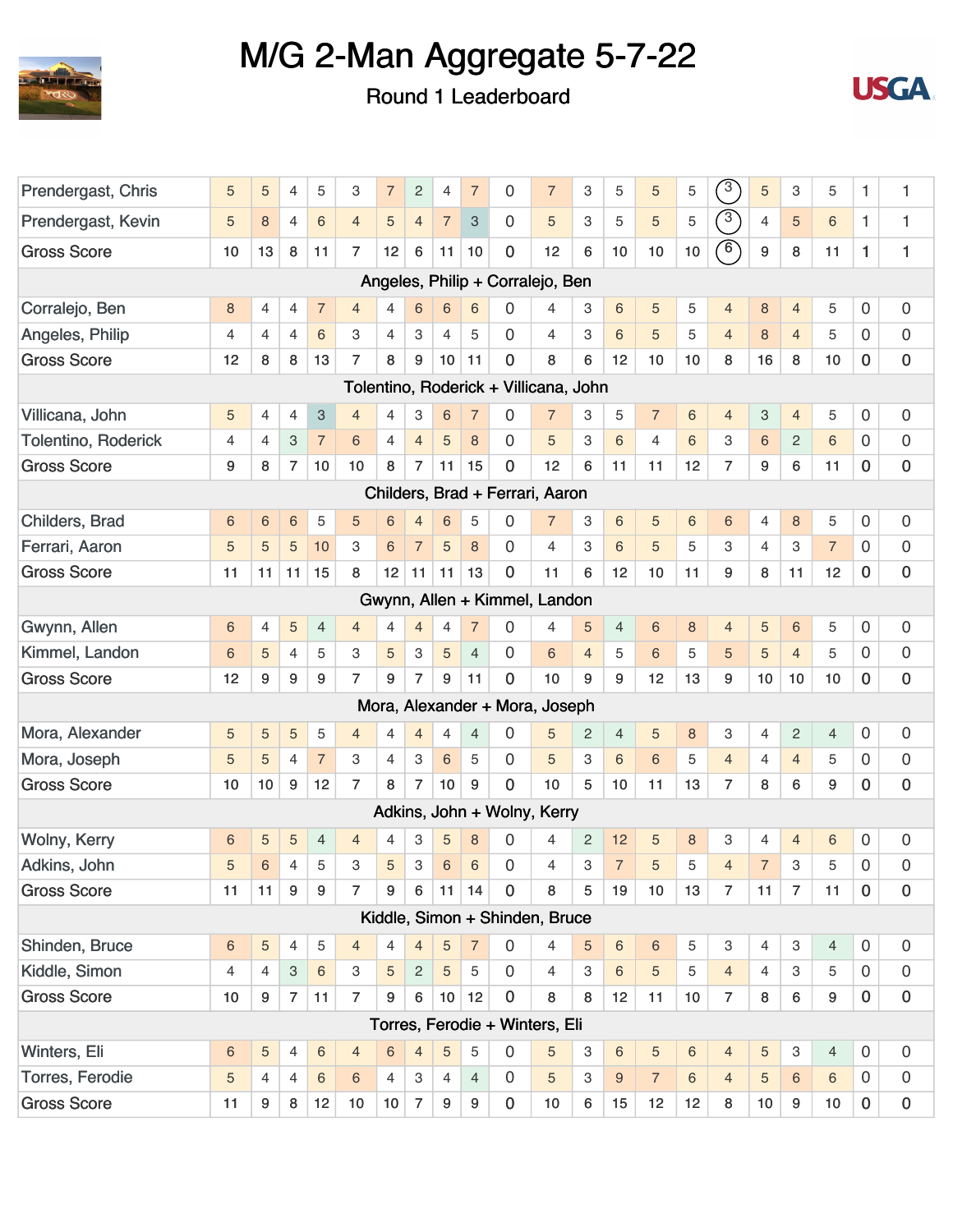



| <b>B</b> Flight                                                                        |                                                                                                                                                                                                                                                                                 |                            |  |                |                |                  |                                   |                                      |                |                                      |                  |                                                                                    |                |                |                |                |                  |                |                |                |                |                |                         |                           |
|----------------------------------------------------------------------------------------|---------------------------------------------------------------------------------------------------------------------------------------------------------------------------------------------------------------------------------------------------------------------------------|----------------------------|--|----------------|----------------|------------------|-----------------------------------|--------------------------------------|----------------|--------------------------------------|------------------|------------------------------------------------------------------------------------|----------------|----------------|----------------|----------------|------------------|----------------|----------------|----------------|----------------|----------------|-------------------------|---------------------------|
|                                                                                        |                                                                                                                                                                                                                                                                                 | Hole   Par   Score         |  |                |                | Won              |                                   |                                      |                |                                      |                  |                                                                                    |                |                |                |                | <b>Tie</b>       |                |                |                |                |                |                         |                           |
| 1                                                                                      | $\overline{4}$                                                                                                                                                                                                                                                                  | 8                          |  |                |                |                  | Brooks, Dave + Keller, Kurt       |                                      |                |                                      |                  |                                                                                    |                |                |                |                |                  |                |                |                |                |                |                         |                           |
| 2                                                                                      | $\overline{4}$                                                                                                                                                                                                                                                                  | 8                          |  |                |                |                  | Bryant, Rusty + Effland, Marvin   |                                      |                |                                      |                  |                                                                                    |                |                |                |                |                  |                |                |                |                |                |                         |                           |
| 3                                                                                      | $\overline{4}$                                                                                                                                                                                                                                                                  | 8                          |  |                |                |                  |                                   |                                      |                |                                      |                  | Billig, Christopher + McKeown, Conor and Gaudet, Wayne + Schechter, Glenn          |                |                |                |                |                  |                |                |                |                |                |                         |                           |
| 4                                                                                      | 5                                                                                                                                                                                                                                                                               | 9                          |  |                |                |                  | Borcena, Ruel + Gutierrez, Jay    |                                      |                |                                      |                  |                                                                                    |                |                |                |                |                  |                |                |                |                |                |                         |                           |
| 5                                                                                      | 3                                                                                                                                                                                                                                                                               | 6                          |  |                |                |                  |                                   | Billig, Christopher + McKeown, Conor |                |                                      |                  |                                                                                    |                |                |                |                |                  |                |                |                |                |                |                         |                           |
| 6                                                                                      | 4                                                                                                                                                                                                                                                                               | 7                          |  |                |                |                  | Ray, Christopher + Toor, Gurpreet |                                      |                |                                      |                  |                                                                                    |                |                |                |                |                  |                |                |                |                |                |                         |                           |
| 7                                                                                      | 3                                                                                                                                                                                                                                                                               | 5                          |  |                |                |                  |                                   | Naber, Brandon + Purcell, Raymond    |                |                                      |                  |                                                                                    |                |                |                |                |                  |                |                |                |                |                |                         |                           |
| 8                                                                                      | $\overline{4}$                                                                                                                                                                                                                                                                  | 9                          |  |                |                |                  |                                   |                                      |                |                                      |                  | Billig, Christopher + McKeown, Conor, Gaudet, Wayne + Schechter, Glenn and 2 other |                |                |                |                |                  |                |                |                |                |                |                         |                           |
| 9                                                                                      | 5                                                                                                                                                                                                                                                                               | 9                          |  |                |                |                  | Borcena, Ruel + Gutierrez, Jay    |                                      |                |                                      |                  |                                                                                    |                |                |                |                |                  |                |                |                |                |                |                         |                           |
| 10                                                                                     | $\overline{4}$                                                                                                                                                                                                                                                                  | 8                          |  |                |                |                  |                                   |                                      |                |                                      |                  | Billig, Christopher + McKeown, Conor, Bryant, Rusty + Effland, Marvin and 1 other  |                |                |                |                |                  |                |                |                |                |                |                         |                           |
| 11                                                                                     | 3                                                                                                                                                                                                                                                                               | 5                          |  |                |                |                  |                                   | Naber, Brandon + Purcell, Raymond    |                |                                      |                  |                                                                                    |                |                |                |                |                  |                |                |                |                |                |                         |                           |
| 12                                                                                     | 5<br>10<br>Borcena, Ruel + Gutierrez, Jay and Custard, John + Zerrenner, Karl<br>9<br>Billig, Christopher + McKeown, Conor<br>13<br>4<br>5<br>10<br>Naber, Brandon + Purcell, Raymond<br>14<br>3<br>6<br>15<br>Girbovan, Dave + Melamed, Michael and Kerwin, Kim + Waller, Mike |                            |  |                |                |                  |                                   |                                      |                |                                      |                  |                                                                                    |                |                |                |                |                  |                |                |                |                |                |                         |                           |
| 7<br>Girbovan, Dave + Melamed, Michael and Ondracek, Mark + Seaman, Michael<br>16<br>4 |                                                                                                                                                                                                                                                                                 |                            |  |                |                |                  |                                   |                                      |                |                                      |                  |                                                                                    |                |                |                |                |                  |                |                |                |                |                |                         |                           |
|                                                                                        |                                                                                                                                                                                                                                                                                 |                            |  |                |                |                  |                                   |                                      |                |                                      |                  |                                                                                    |                |                |                |                |                  |                |                |                |                |                |                         |                           |
|                                                                                        | 3<br>5<br>17<br>Borcena, Ruel + Gutierrez, Jay                                                                                                                                                                                                                                  |                            |  |                |                |                  |                                   |                                      |                |                                      |                  |                                                                                    |                |                |                |                |                  |                |                |                |                |                |                         |                           |
|                                                                                        |                                                                                                                                                                                                                                                                                 |                            |  |                |                |                  |                                   |                                      |                |                                      |                  |                                                                                    |                |                |                |                |                  |                |                |                |                |                |                         |                           |
|                                                                                        | 5<br>10<br>Brooks, Dave + Keller, Kurt and Jackson, Brandon + Steinmeyer, William<br>18                                                                                                                                                                                         |                            |  |                |                |                  |                                   |                                      |                |                                      |                  |                                                                                    |                |                |                |                |                  |                |                |                |                |                |                         |                           |
|                                                                                        |                                                                                                                                                                                                                                                                                 |                            |  |                |                |                  |                                   |                                      |                |                                      |                  |                                                                                    |                |                |                |                |                  |                |                |                |                |                |                         |                           |
| <b>B</b> Flight                                                                        |                                                                                                                                                                                                                                                                                 |                            |  |                |                |                  |                                   |                                      |                |                                      |                  |                                                                                    |                |                |                |                |                  |                |                |                |                |                |                         |                           |
|                                                                                        |                                                                                                                                                                                                                                                                                 |                            |  | 1              | $\overline{2}$ | 3                | $\overline{4}$                    | 5                                    | 6              | $\overline{7}$                       | 8                | 9                                                                                  | Out   10   11  |                |                | 12             | 13               | 14             |                | 15 16          | 17             |                |                         | 18 In Total               |
|                                                                                        |                                                                                                                                                                                                                                                                                 |                            |  |                |                |                  |                                   |                                      |                | Naber, Brandon + Purcell, Raymond    |                  |                                                                                    |                |                |                |                |                  |                |                |                |                |                |                         |                           |
|                                                                                        |                                                                                                                                                                                                                                                                                 | Purcell, Raymond           |  | 4              | 4              | $\sqrt{5}$       | 4                                 | $\overline{4}$                       | 4              | $\left(2\right)$                     | $\sqrt{5}$       | 5                                                                                  | 1              | 4              | $\sqrt{3}$     | $\,$ 6 $\,$    | 6                | $\sqrt{5}$     | 3              | $\overline{4}$ | $\overline{4}$ | 6              | $\overline{c}$          | 3                         |
| Naber, Brandon                                                                         |                                                                                                                                                                                                                                                                                 |                            |  | 5              | 5              | 4                | $\overline{7}$                    | 3                                    | 4              | 3                                    | $\overline{4}$   | 5                                                                                  | 1              | $\overline{7}$ | $\widehat{2}$  | 5              | 6                | $\sqrt{5}$     | $\overline{4}$ | 8              | 3              | $\overline{7}$ | $\overline{\mathbf{c}}$ | 3                         |
| <b>Gross Score</b>                                                                     |                                                                                                                                                                                                                                                                                 |                            |  | 9              | 9              | $\boldsymbol{9}$ | 11                                | $\overline{7}$                       | 8              | (5)                                  | $\boldsymbol{9}$ | $10$                                                                               | $\mathbf{1}$   | 11             | (5)            | 11             | 12               | (10)           | $\overline{7}$ | 12             | $\overline{7}$ | 13             | $\overline{2}$          | 3                         |
|                                                                                        |                                                                                                                                                                                                                                                                                 |                            |  |                |                |                  |                                   |                                      |                | Borcena, Ruel + Gutierrez, Jay       |                  |                                                                                    |                |                |                |                |                  |                |                |                |                |                |                         |                           |
| Gutierrez, Jay                                                                         |                                                                                                                                                                                                                                                                                 |                            |  | $\overline{4}$ | 4              | 4                | $\sqrt{5}$                        | 3                                    | 4              | 3                                    | 5                | $\binom{4}{ }$                                                                     | $\sqrt{2}$     | $\overline{4}$ | 3              | $\overline{4}$ | 5                | $\,6\,$        | $\sqrt{5}$     | 4              | (2)            | $\overline{7}$ | $\mathbf{1}$            | $\ensuremath{\mathsf{3}}$ |
| Borcena, Ruel                                                                          |                                                                                                                                                                                                                                                                                 |                            |  | $\sqrt{7}$     | $\,6$          | $\,6\,$          | $\binom{4}{ }$                    | $\overline{4}$                       | $\overline{4}$ | $\overline{4}$                       | $\overline{5}$   | $\binom{5}{ }$                                                                     | $\overline{c}$ | $\overline{7}$ | 3              | $6\phantom{1}$ | $\overline{7}$   | $\,6\,$        | $\overline{4}$ | $9\,$          | (3)            | $\,6$          | 1.                      | 3                         |
| <b>Gross Score</b>                                                                     |                                                                                                                                                                                                                                                                                 |                            |  | 11             | 10             | $10$             | $\mathcal{F}$                     | $\overline{7}$                       | 8              | $\overline{7}$                       | 10               | $\left(9\right)$                                                                   | $\overline{2}$ | 11             | 6              | 10             | 12               | 12             | 9              | 13             | (5)            | 13             | $\mathbf{1}$            | $\mathbf{3}$              |
|                                                                                        |                                                                                                                                                                                                                                                                                 |                            |  |                |                |                  |                                   |                                      |                | Billig, Christopher + McKeown, Conor |                  |                                                                                    |                |                |                |                |                  |                |                |                |                |                |                         |                           |
|                                                                                        |                                                                                                                                                                                                                                                                                 | <b>Billig, Christopher</b> |  | 5              | 4              | $\overline{4}$   | 5                                 | $\binom{3}{ }$                       | 4              | 3                                    | 4                | 8                                                                                  | 1              | $\overline{4}$ | $\overline{4}$ | $6\,$          | $\binom{5}{ }$   | $\,8\,$        | $\overline{4}$ | $\,6\,$        | $\overline{4}$ | $\,6\,$        | $\mathbf{1}$            | $\overline{c}$            |
|                                                                                        |                                                                                                                                                                                                                                                                                 | McKeown, Conor             |  | 5              | 5              | $\overline{4}$   | 5                                 | $\circled{3}$                        | 5              | 3                                    | 5                | 6                                                                                  | $\mathbf{1}$   | $\overline{4}$ | $\overline{4}$ | $\,6\,$        | $\left(4\right)$ | $\overline{4}$ | $\overline{4}$ | $\overline{5}$ | $\overline{4}$ | 6              | $\mathbf{1}$            | $\overline{2}$            |
| <b>Gross Score</b>                                                                     |                                                                                                                                                                                                                                                                                 |                            |  | 10             | 9              | 8                | 10                                | $\circ$                              | 9              | 6                                    | $\boldsymbol{9}$ | 14                                                                                 | 1              | 8              | 8              | 12             | (9)              | 12             | 8              | 11             | 8              | 12             | $\mathbf{1}$            | $\overline{2}$            |
|                                                                                        |                                                                                                                                                                                                                                                                                 |                            |  |                |                |                  |                                   |                                      |                | Bryant, Rusty + Effland, Marvin      |                  |                                                                                    |                |                |                |                |                  |                |                |                |                |                |                         |                           |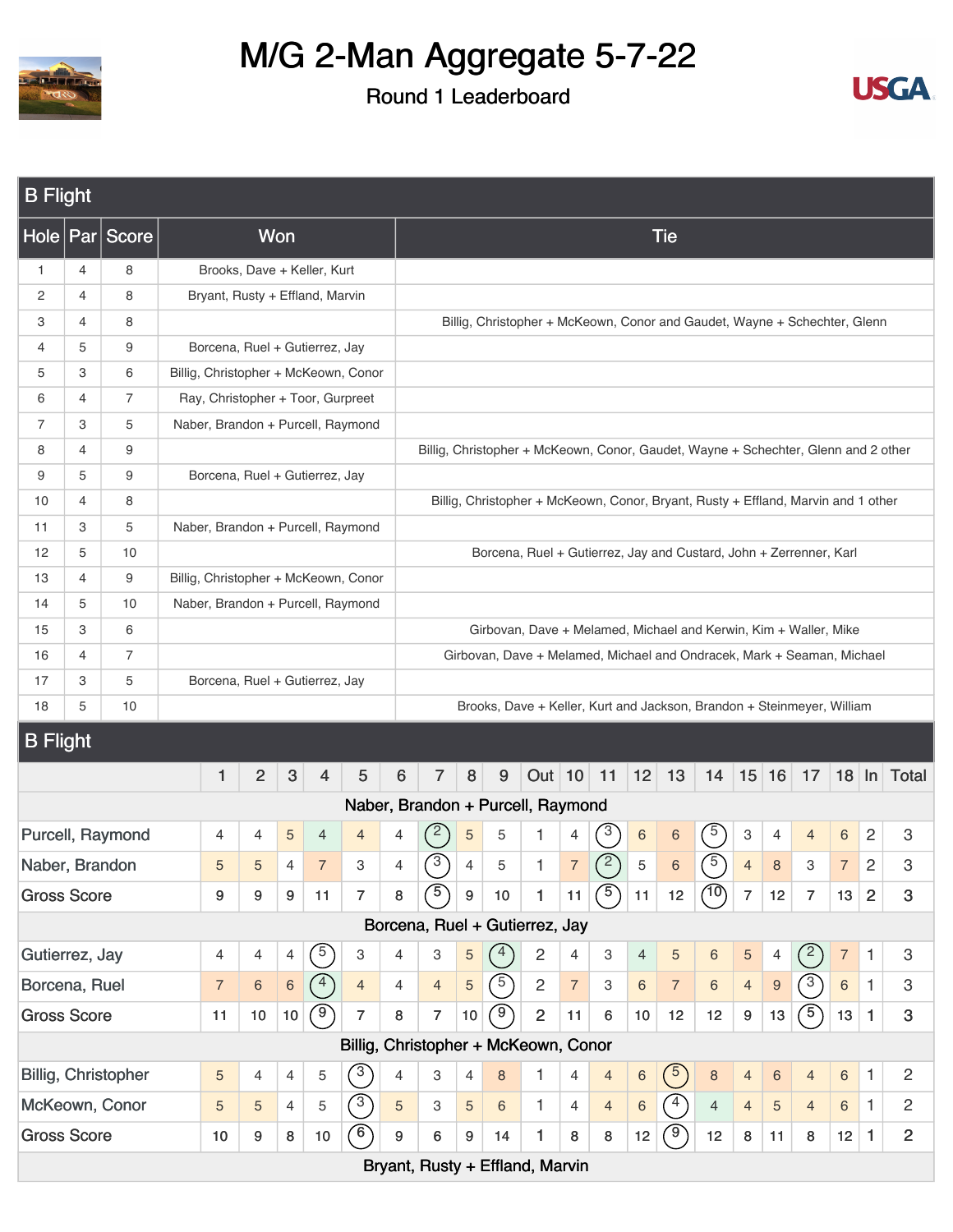



| <b>Bryant, Rusty</b>   | 5              | 4              | 5                | 6               | $\overline{4}$ | 4                                      | 3              | 5              | 6              | 1              | $\overline{4}$ | 3                       | 6              | 6                | 6              | $\overline{4}$ | $\overline{4}$ | 5               | 5              | 0                | 1                |
|------------------------|----------------|----------------|------------------|-----------------|----------------|----------------------------------------|----------------|----------------|----------------|----------------|----------------|-------------------------|----------------|------------------|----------------|----------------|----------------|-----------------|----------------|------------------|------------------|
| <b>Effland, Marvin</b> | 4              | $\sqrt{4}$     | 4                | 5               | $\overline{4}$ | 5                                      | $\overline{4}$ | 5              | 5              | 1              | 4              | 3                       | 6              | 5                | $6\phantom{1}$ | $\overline{4}$ | 5              | $\overline{4}$  | 6              | 0                | 1                |
| <b>Gross Score</b>     | 9              | $\circledast$  | $\boldsymbol{9}$ | 11              | 8              | 9                                      | $\overline{7}$ | 10             | 11             | 1              | 8              | 6                       | 12             | 11               | 12             | 8              | 9              | 9               | 11             | $\mathbf 0$      | 1                |
|                        |                |                |                  |                 |                | Brooks, Dave + Keller, Kurt            |                |                |                |                |                |                         |                |                  |                |                |                |                 |                |                  |                  |
| Keller, Kurt           | $\binom{4}{ }$ | 4              | 4                | 6               | $\overline{4}$ | 4                                      | $\overline{4}$ | 5              | 5              | 1              | 6              | 3                       | $\overline{7}$ | $\bf 8$          | $\overline{7}$ | 4              | 5              | 3               | 5              | 0                | 1                |
| Brooks, Dave           | $\binom{4}{ }$ | $\,$ 6 $\,$    | 5                | 6               | $\overline{4}$ | 5                                      | 3              | $\overline{7}$ | $\overline{7}$ | 1              | 9              | 3                       | 5              | $\overline{4}$   | $9\,$          | $\overline{4}$ | 6              | $\overline{5}$  | 5              | 0                | 1                |
| <b>Gross Score</b>     | $\circledcirc$ | 10             | 9                | 12              | 8              | 9                                      | $\overline{7}$ | 12             | 12             | 1              | 15             | 6                       | 12             | 12               | 16             | 8              | 11             | 8               | 10             | $\mathbf 0$      | 1                |
|                        |                |                |                  |                 |                | Ray, Christopher + Toor, Gurpreet      |                |                |                |                |                |                         |                |                  |                |                |                |                 |                |                  |                  |
| <b>Toor, Gurpreet</b>  | $\overline{7}$ | $\overline{7}$ | 4                | 5               | $\overline{4}$ | $\binom{3}{ }$                         | 3              | 5              | 5              | 1              | 4              | 3                       | 5              | 6                | $\,$ 6         | 3              | 4              | $\overline{4}$  | $\,6$          | $\boldsymbol{0}$ | $\mathbf{1}$     |
| Ray, Christopher       | 5              | $\overline{7}$ | 5                | $\overline{7}$  | 6              | $\sqrt{4}$                             | 3              | 5              | 5              | 1              | $\overline{7}$ | 5                       | $\overline{7}$ | 5                | 5              | 5              | $\overline{4}$ | $\overline{4}$  | $6\,$          | 0                | 1                |
| <b>Gross Score</b>     | 12             | 14             | 9                | 12              | 10             | $\widehat{7}$                          | 6              | 10             | 10             | 1              | 11             | 8                       | 12             | 11               | 11             | 8              | 8              | 8               | 12             | $\mathbf 0$      | 1                |
|                        |                |                |                  |                 |                | Goland, Alex + Lewinter, Anthony       |                |                |                |                |                |                         |                |                  |                |                |                |                 |                |                  |                  |
| Lewinter, Anthony      | 6              | 6              | 5                | 5               | 5              | 4                                      | 3              | 5              | $\overline{7}$ | 0              | 5              | 3                       | 6              | 5                | 5              | 6              | $\,$ 6 $\,$    | $6\phantom{1}6$ | 5              | 0                | $\mathbf 0$      |
| Goland, Alex           | 5              | 5              | 5                | 6               | $\overline{4}$ | 5                                      | $\overline{4}$ | 6              | 6              | $\Omega$       | 8              | 3                       | 8              | $\overline{7}$   | $\overline{7}$ | 5              | 5              | $\overline{4}$  | $\overline{7}$ | 0                | 0                |
| <b>Gross Score</b>     | 11             | 11             | 10               | 11              | 9              | 9                                      | $\overline{7}$ | 11             | 13             | $\bf{0}$       | 13             | 6                       | 14             | 12               | 12             | 11             | 11             | 10              | 12             | $\mathbf 0$      | $\mathbf 0$      |
|                        |                |                |                  |                 |                | Kerwin, Kim + Waller, Mike             |                |                |                |                |                |                         |                |                  |                |                |                |                 |                |                  |                  |
| <b>Waller, Mike</b>    | 6              | 5              | $\,$ 6 $\,$      | 6               | $\overline{4}$ | 6                                      | 3              | 6              | 6              | 0              | 5              | 3                       | 9              | 5                | 6              | 3              | 5              | $\overline{4}$  | 6              | 0                | 0                |
| Kerwin, Kim            | $\overline{4}$ | 8              | 5                | 5               | $\overline{4}$ | 5                                      | 3              | $\overline{4}$ | 6              | $\overline{0}$ | $\overline{4}$ | 5                       | 5              | 5                | $6\phantom{1}$ | 3              | $\overline{4}$ | $\overline{5}$  | $\,$ 6 $\,$    | 0                | $\mathbf 0$      |
| <b>Gross Score</b>     | 10             | 13             | 11               | 11              | 8              | 11                                     | 6              | 10             | 12             | $\mathbf 0$    | 9              | 8                       | 14             | 10               | 12             | 6              | 9              | 9               | 12             | 0                | $\mathbf 0$      |
|                        |                |                |                  |                 |                | Custard, John + Zerrenner, Karl        |                |                |                |                |                |                         |                |                  |                |                |                |                 |                |                  |                  |
| Custard, John          | 5              | 4              | 6                | 5               | $\overline{4}$ | 4                                      | 3              | 5              | 6              | $\Omega$       | 5              | 3                       | $\overline{4}$ | $\boldsymbol{9}$ | $\overline{7}$ | $\overline{4}$ | 4              | 3               | 5              | 0                | 0                |
| Zerrenner, Karl        | 5              | 6              | 4                | 5               | 5              | 6                                      | 3              | 5              | 6              | 0              | 4              | 3                       | $6\,$          | $\,6$            | $\,8\,$        | 3              | 5              | $\overline{4}$  | $6\,$          | 0                | 0                |
| <b>Gross Score</b>     | 10             | 10             | 10               | 10              | 9              | 10                                     | 6              | 10             | 12             | $\Omega$       | 9              | 6                       | 10             | 15               | 15             | $\overline{7}$ | 9              | $\overline{7}$  | 11             | 0                | $\mathbf 0$      |
|                        |                |                |                  |                 |                | Gaudet, Wayne + Schechter, Glenn       |                |                |                |                |                |                         |                |                  |                |                |                |                 |                |                  |                  |
| Schechter, Glenn       | 6              | 6              | 4                | $6\overline{6}$ | $\overline{4}$ | $\overline{4}$                         |                |                |                |                |                | $0 \t 4 \t 4 \t 6 \t 6$ |                |                  | $\,$ 6 $\,$    | 6              | 5              |                 | $6\phantom{a}$ | $\mathbf 0$      | $\mathbf 0$      |
| Gaudet, Wayne          | 5              | 5              | $\overline{4}$   | $\overline{4}$  | 5              | 4                                      | $\overline{4}$ | 5              | $\overline{7}$ | $\mathbf 0$    | $\overline{4}$ | $\overline{4}$          | 6              | 6                | 5              | $\overline{4}$ | 5              | $\overline{4}$  | $\overline{7}$ | $\overline{0}$   | 0                |
| <b>Gross Score</b>     | 11             | 11             | $\bf8$           | 10              | 9              | 8                                      | 8              | 9              | 14             | $\bf{0}$       | 8              | 8                       | 12             | 12               | 11             | 10             | 10             | 8               | 13             | $\mathbf 0$      | $\mathbf 0$      |
|                        |                |                |                  |                 |                | Ondracek, Mark + Seaman, Michael       |                |                |                |                |                |                         |                |                  |                |                |                |                 |                |                  |                  |
| Seaman, Michael        | 5              | 5              | 5                | 6               | 5              | 5                                      | $\overline{4}$ | 5              | $\overline{7}$ | 0              | 5              | 5                       | 6              | 6                | $\overline{7}$ | $\overline{5}$ | 3              | $\overline{4}$  | $\,6$          | $\mathbf 0$      | 0                |
| Ondracek, Mark         | 4              | 5              | 5                | 5               | 3              | 6                                      | $\overline{4}$ | $6\,$          | 6              | $\mathbf 0$    | 5              | 3                       | 5              | 5                | 5              | $\overline{4}$ | 4              | $\overline{4}$  | 5              | 0                | $\mathbf 0$      |
| <b>Gross Score</b>     | 9              | 10             | 10               | 11              | 8              | 11                                     | 8              | 11             | 13             | $\mathbf 0$    | 10             | 8                       | 11             | 11               | 12             | 9              | $\overline{7}$ | 8               | 11             | $\bf{0}$         | $\pmb{0}$        |
|                        |                |                |                  |                 |                | Girbovan, Dave + Melamed, Michael      |                |                |                |                |                |                         |                |                  |                |                |                |                 |                |                  |                  |
| Girbovan, Dave         | 6              | 6              | 5                | $6\,$           | $\overline{4}$ | $\overline{4}$                         | 5              | $\overline{4}$ | 5              | 0              | $\,6$          | 5                       | 5              | $\,6$            | $\,8\,$        | 3              | 4              | $\overline{4}$  | $\bf 8$        | $\mathbf 0$      | 0                |
| Melamed, Michael       | 6              | 6              | $\overline{4}$   | $\overline{7}$  | 3              | 4                                      | 5              | 5              | 5              | $\mathbf 0$    | $\overline{7}$ | 3                       | $\overline{7}$ | $\overline{7}$   | $9\,$          | 3              | 3              | $\overline{4}$  | $\,8\,$        | $\mathbf 0$      | 0                |
| <b>Gross Score</b>     | 12             | 12             | $\boldsymbol{9}$ | 13              | $\overline{7}$ | 8                                      | 10             | 9              | 10             | 0              | 13             | 8                       | 12             | 13               | 17             | 6              | $\overline{7}$ | 8               | 16             | $\bf{0}$         | $\pmb{0}$        |
|                        |                |                |                  |                 |                | Jackson, Brandon + Steinmeyer, William |                |                |                |                |                |                         |                |                  |                |                |                |                 |                |                  |                  |
| Steinmeyer, William    | $\,6\,$        | 6              | $\overline{7}$   | 5               | $\overline{4}$ | 8                                      | $\overline{4}$ | 5              | $\,$ 6 $\,$    | $\mathbf 0$    | $\overline{7}$ | 3                       | $\,6\,$        | $\,6\,$          | 5              | $\overline{4}$ | 4              | 3               | 5              | $\boldsymbol{0}$ | $\boldsymbol{0}$ |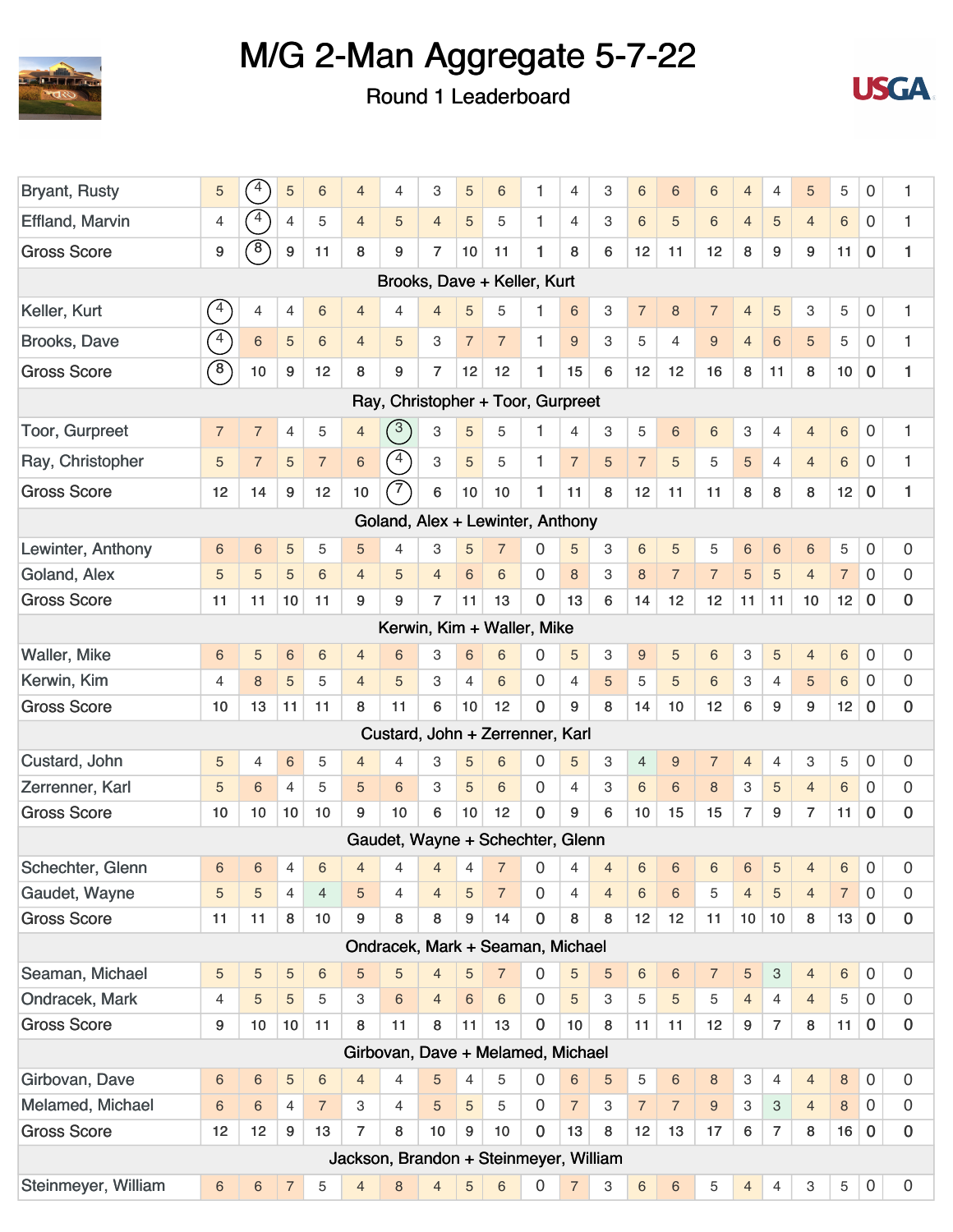



| Jackson, Brandon                 | 6  | $\overline{4}$ |  | 5                     | $\overline{4}$ | 7  | 6 <sup>1</sup>  | $\overline{0}$ | $\overline{A}$ | $\overline{\mathbf{3}}$ |              |    |    | $4 \mid 5$ |    |  |
|----------------------------------|----|----------------|--|-----------------------|----------------|----|-----------------|----------------|----------------|-------------------------|--------------|----|----|------------|----|--|
| <b>Gross Score</b>               | 12 |                |  | 13                    | 8              | 12 | 12 <sup>2</sup> | $\mathbf{0}$   | 11             | 6                       | 13           | 12 | 12 |            | 10 |  |
| <b>Starting Hole Start Hole</b>  |    |                |  | Eagle or Better Eagle |                |    | Birdie          |                | Par            |                         | <b>Bogey</b> |    |    |            |    |  |
| Double Bogey or Worse Dbl. Bogey |    |                |  |                       |                |    |                 |                |                |                         |              |    |    |            |    |  |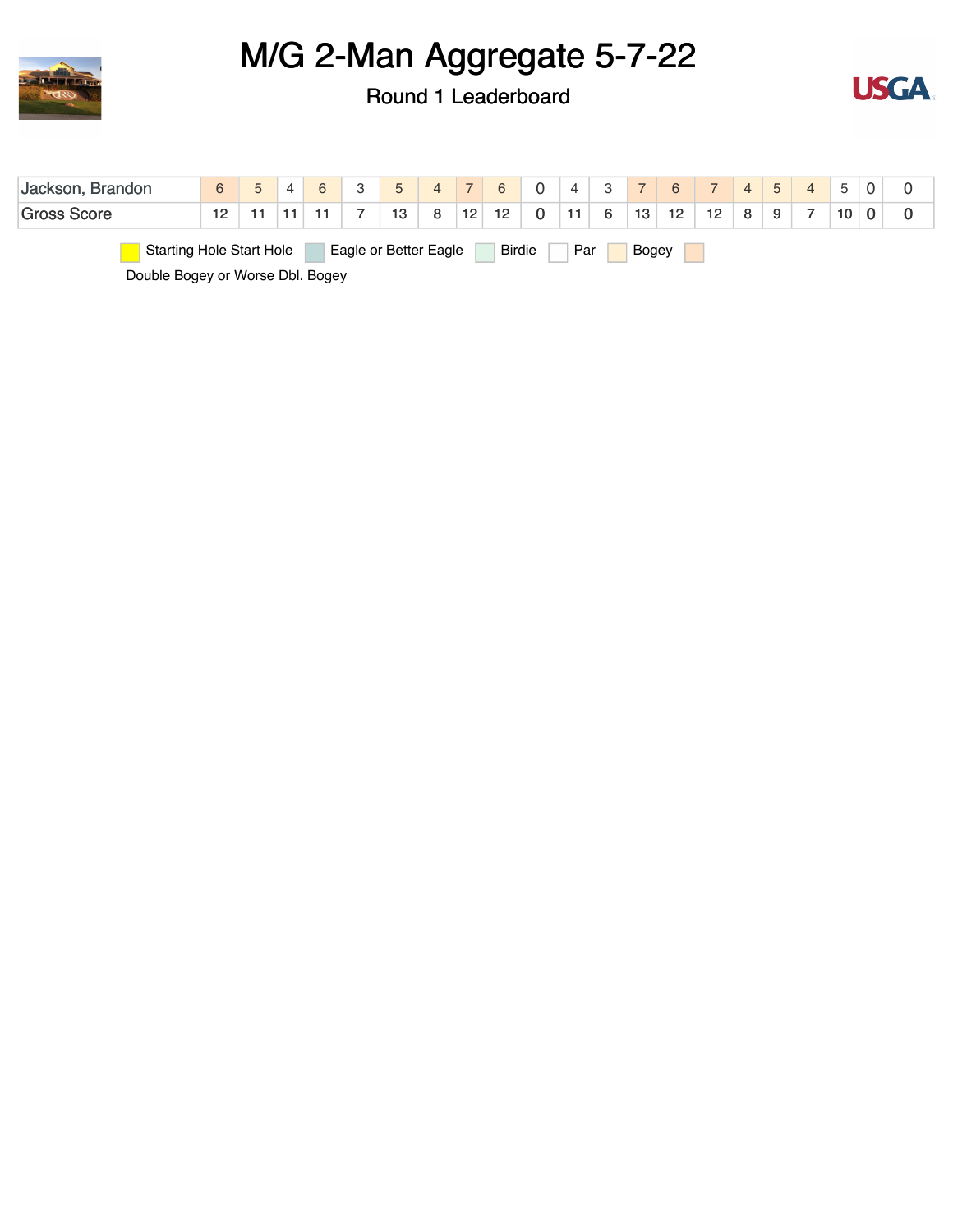

#### Round 1 Leaderboard



#### [2 Man Aggregate - Net Skins - Skins](https://static.golfgenius.com/v2tournaments/8454594466471232415?called_from=&round_index=1)

| A Flight                                                                            |                           |              |                                     |
|-------------------------------------------------------------------------------------|---------------------------|--------------|-------------------------------------|
| Players                                                                             | <b>Skins</b>              | <b>Purse</b> | <b>Details</b>                      |
| Tolentino, Roderick + Villicana, John<br>River Ridge Mens Golf Club                 | $\,3$                     | \$54.00      | Net 6 on 3, Net 7 on 6, Net 5 on 17 |
| Ballard, Scott + Busch, Bradley<br>River Ridge Mens Golf Club                       | 2                         | \$36.00      | Net 6 on 1, Net 8 on 18             |
| Prendergast, Chris + Prendergast, Kevin<br>River Ridge Mens Golf Club               | $\overline{c}$            | \$36.00      | Net 9 on 14, Net 6 on 15            |
| Horner, Brett + McCarthy, John<br>River Ridge Mens Golf Club                        | $\overline{2}$            | \$36.00      | Net 6 on 10, Net 6 on 13            |
| Angeles, Philip + Corralejo, Ben<br>River Ridge Mens Golf Club                      | 1                         | \$18.00      | Net 6 on 2                          |
| <b>B</b> Flight                                                                     |                           |              |                                     |
| Players                                                                             | <b>Skins</b>              | <b>Purse</b> | <b>Details</b>                      |
| Girbovan, Dave + Melamed, Michael<br>River Ridge Mens Golf Club                     | $\ensuremath{\mathsf{3}}$ | \$58.00      | Net 5 on 5, Net 6 on 8, Net 4 on 15 |
| Billig, Christopher + McKeown, Conor<br>River Ridge Mens Golf Club                  | $\mathbf{1}$              | \$19.00      | Net 7 on 13                         |
| Bryant, Rusty + Effland, Marvin<br>River Ridge Mens Golf Club                       | $\mathbf{1}$              | \$19.00      | Net 6 on 2                          |
| Gaudet, Wayne + Schechter, Glenn<br>River Ridge Mens Golf Club, Weekend Hookers G C | $\mathbf{1}$              | \$19.00      | Net 6 on 3                          |
| Brooks, Dave + Keller, Kurt<br>River Ridge Mens Golf Club                           | 1                         | \$19.00      | Net 6 on 1                          |
| Naber, Brandon + Purcell, Raymond<br>River Ridge Mens Golf Club                     | $\mathbf{1}$              | \$19.00      | Net 5 on 7                          |
| Borcena, Ruel + Gutierrez, Jay<br>River Ridge Mens Golf Club                        | 1                         | \$19.00      | Net 4 on 17                         |
| Ray, Christopher + Toor, Gurpreet<br>River Ridge Mens Golf Club                     | 1                         | \$19.00      | Net 5 on 6                          |
| <b>Total Purse Allocated: \$371.00</b>                                              |                           |              |                                     |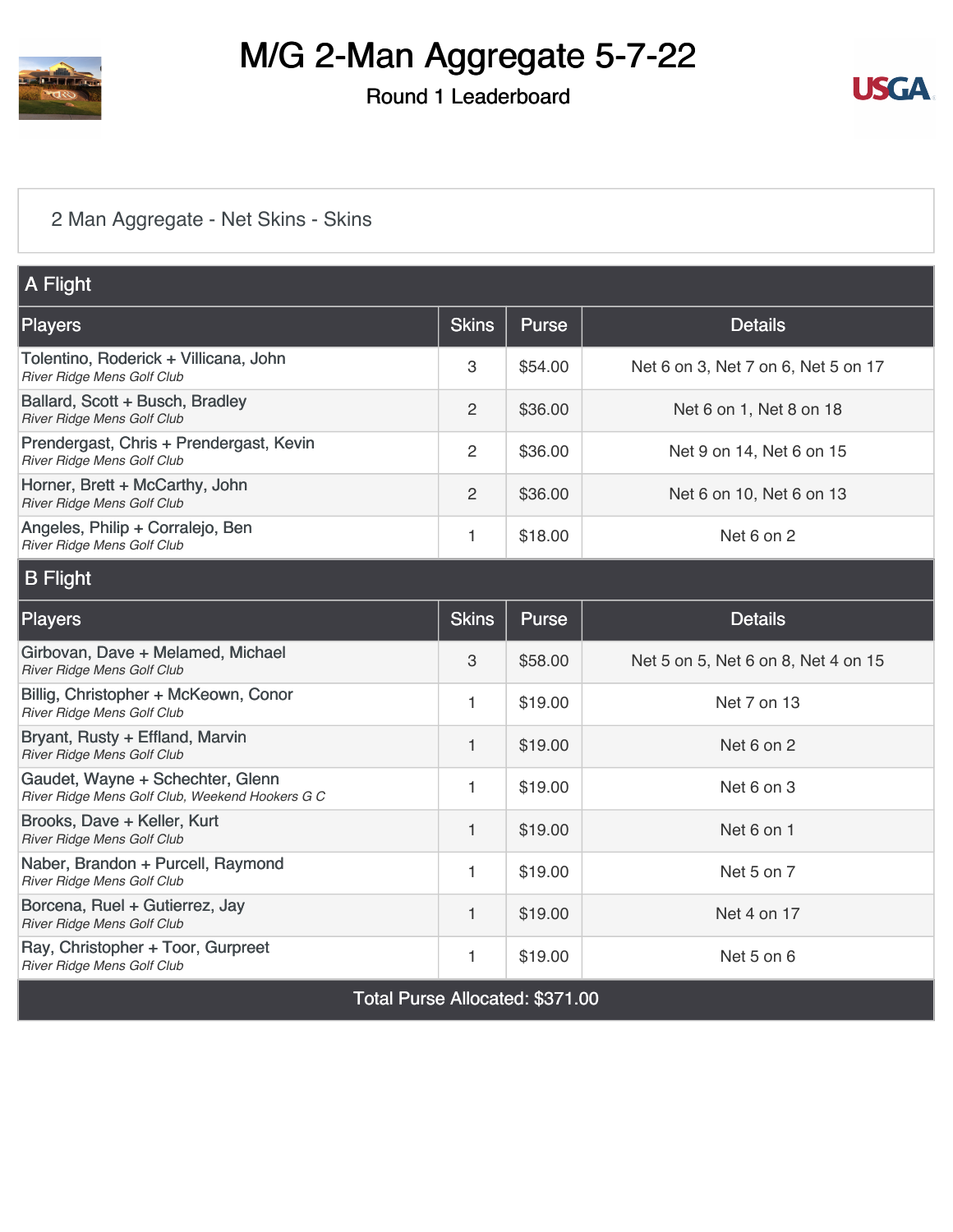



| A Flight                                                                                                                                                                                                                                                                                                                                             |                |                          |                                         |                                       |                |                |                           |                |                |                          |                  |                |                                                                           |                |                           |                  |    |                |                           |                |                  |                |                |                |
|------------------------------------------------------------------------------------------------------------------------------------------------------------------------------------------------------------------------------------------------------------------------------------------------------------------------------------------------------|----------------|--------------------------|-----------------------------------------|---------------------------------------|----------------|----------------|---------------------------|----------------|----------------|--------------------------|------------------|----------------|---------------------------------------------------------------------------|----------------|---------------------------|------------------|----|----------------|---------------------------|----------------|------------------|----------------|----------------|----------------|
| Hole                                                                                                                                                                                                                                                                                                                                                 | $ $ Par        | Score                    |                                         |                                       | Won            |                |                           |                |                |                          |                  |                |                                                                           |                |                           |                  |    | <b>Tie</b>     |                           |                |                  |                |                |                |
| $\mathbf{1}$                                                                                                                                                                                                                                                                                                                                         | $\overline{4}$ | 6                        |                                         | Ballard, Scott + Busch, Bradley       |                |                |                           |                |                |                          |                  |                |                                                                           |                |                           |                  |    |                |                           |                |                  |                |                |                |
| 2                                                                                                                                                                                                                                                                                                                                                    | $\overline{4}$ | 6                        |                                         | Angeles, Philip + Corralejo, Ben      |                |                |                           |                |                |                          |                  |                |                                                                           |                |                           |                  |    |                |                           |                |                  |                |                |                |
| 3                                                                                                                                                                                                                                                                                                                                                    | $\overline{4}$ | 6                        |                                         | Tolentino, Roderick + Villicana, John |                |                |                           |                |                |                          |                  |                |                                                                           |                |                           |                  |    |                |                           |                |                  |                |                |                |
| 4                                                                                                                                                                                                                                                                                                                                                    | 5              | 9                        |                                         |                                       |                |                |                           |                |                |                          |                  |                | Adkins, John + Wolny, Kerry, Gwynn, Allen + Kimmel, Landon and 1 other    |                |                           |                  |    |                |                           |                |                  |                |                |                |
| 5                                                                                                                                                                                                                                                                                                                                                    | 3              | 6                        |                                         |                                       |                |                |                           |                |                |                          |                  |                | Mackay, Bret + Mackay, James and Prendergast, Chris + Prendergast, Kevin  |                |                           |                  |    |                |                           |                |                  |                |                |                |
| 6                                                                                                                                                                                                                                                                                                                                                    | $\overline{4}$ | $\overline{7}$           |                                         | Tolentino, Roderick + Villicana, John |                |                |                           |                |                |                          |                  |                |                                                                           |                |                           |                  |    |                |                           |                |                  |                |                |                |
| $\overline{7}$                                                                                                                                                                                                                                                                                                                                       | 3              | 6                        |                                         |                                       |                |                |                           |                |                |                          |                  |                | Adkins, John + Wolny, Kerry, Horner, Brett + McCarthy, John and 2 other   |                |                           |                  |    |                |                           |                |                  |                |                |                |
| 8                                                                                                                                                                                                                                                                                                                                                    | 4              | 7                        |                                         |                                       |                |                |                           |                |                |                          |                  |                | Gwynn, Allen + Kimmel, Landon, Horner, Brett + McCarthy, John and 1 other |                |                           |                  |    |                |                           |                |                  |                |                |                |
| 9                                                                                                                                                                                                                                                                                                                                                    | 5              | 8                        |                                         |                                       |                |                |                           |                |                |                          |                  |                | Mackay, Bret + Mackay, James and Torres, Ferodie + Winters, Eli           |                |                           |                  |    |                |                           |                |                  |                |                |                |
| 10                                                                                                                                                                                                                                                                                                                                                   | $\overline{4}$ | 6                        |                                         | Horner, Brett + McCarthy, John        |                |                |                           |                |                |                          |                  |                |                                                                           |                |                           |                  |    |                |                           |                |                  |                |                |                |
| 11                                                                                                                                                                                                                                                                                                                                                   | 3              | 5                        |                                         |                                       |                |                |                           |                |                |                          |                  |                | Adkins, John + Wolny, Kerry and Mora, Alexander + Mora, Joseph            |                |                           |                  |    |                |                           |                |                  |                |                |                |
| 12                                                                                                                                                                                                                                                                                                                                                   | 5              | $\overline{7}$           |                                         |                                       |                |                |                           |                |                |                          |                  |                | Ballard, Scott + Busch, Bradley and Gwynn, Allen + Kimmel, Landon         |                |                           |                  |    |                |                           |                |                  |                |                |                |
| 13                                                                                                                                                                                                                                                                                                                                                   | $\overline{4}$ | 6                        |                                         | Horner, Brett + McCarthy, John        |                |                |                           |                |                |                          |                  |                |                                                                           |                |                           |                  |    |                |                           |                |                  |                |                |                |
| 14                                                                                                                                                                                                                                                                                                                                                   | 5              | 9                        | Prendergast, Chris + Prendergast, Kevin |                                       |                |                |                           |                |                |                          |                  |                |                                                                           |                |                           |                  |    |                |                           |                |                  |                |                |                |
| 15                                                                                                                                                                                                                                                                                                                                                   | 3              | 6                        |                                         |                                       |                |                |                           |                |                |                          |                  |                |                                                                           |                |                           |                  |    |                |                           |                |                  |                |                |                |
| 16                                                                                                                                                                                                                                                                                                                                                   | 4              | 8                        |                                         |                                       |                |                |                           |                |                |                          |                  |                |                                                                           |                |                           |                  |    |                |                           |                |                  |                |                |                |
| 17                                                                                                                                                                                                                                                                                                                                                   | 3              | 5                        |                                         |                                       |                |                |                           |                |                |                          |                  |                |                                                                           |                |                           |                  |    |                |                           |                |                  |                |                |                |
| 18                                                                                                                                                                                                                                                                                                                                                   | 5              | 8                        |                                         |                                       |                |                |                           |                |                |                          |                  |                |                                                                           |                |                           |                  |    |                |                           |                |                  |                |                |                |
|                                                                                                                                                                                                                                                                                                                                                      |                |                          |                                         |                                       |                |                |                           |                |                |                          |                  |                |                                                                           |                |                           |                  |    |                |                           |                |                  |                |                |                |
| Prendergast, Chris + Prendergast, Kevin<br>Childers, Brad + Ferrari, Aaron, Horner, Brett + McCarthy, John and 4 other<br>Tolentino, Roderick + Villicana, John<br>Ballard, Scott + Busch, Bradley<br>A Flight<br>5<br>8 <sup>1</sup><br>$9$ Out 10 11 12 13<br>1<br>$\overline{2}$<br>3<br>$6\phantom{1}$<br>$\overline{7}$<br>14<br>$\overline{4}$ |                |                          |                                         |                                       |                |                |                           |                |                |                          |                  |                |                                                                           |                | 15                        | 16               | 17 | 18             |                           | $\ln$ Total    |                  |                |                |                |
|                                                                                                                                                                                                                                                                                                                                                      |                |                          |                                         |                                       |                |                |                           |                |                |                          |                  |                | Tolentino, Roderick + Villicana, John                                     |                |                           |                  |    |                |                           |                |                  |                |                |                |
|                                                                                                                                                                                                                                                                                                                                                      |                | Villicana, John (4)      |                                         | 5                                     | 4              |                | $\ensuremath{\mathsf{3}}$ | 4              |                | 3                        | $6\phantom{1}6$  | $\overline{7}$ | $\overline{c}$                                                            | $\overline{7}$ | 3                         | 5                |    | 6              | $\overline{4}$            | 3              |                  | 5              | 1              | 3              |
|                                                                                                                                                                                                                                                                                                                                                      |                | Tolentino, Roderick (13) |                                         | 4                                     |                |                | $\overline{7}$            | 6              | $\sqrt{4}$     | $\overline{\mathcal{L}}$ | 5                | 8              | $\overline{c}$                                                            | 5              | 3                         | 6                | 4  | 6              | $\ensuremath{\mathsf{3}}$ | 6              | $\left(2\right)$ | 6              | 1              | 3              |
| <b>Net Score</b>                                                                                                                                                                                                                                                                                                                                     |                |                          |                                         | $\overline{7}$                        | $\overline{7}$ | $\circledcirc$ | $10 \mid 9$               |                | (7)            | $\overline{7}$           | $\boldsymbol{9}$ | 14             | $\overline{2}$                                                            | 11             | 6                         | $\boldsymbol{9}$ | 9  | 11             | $\overline{7}$            | $\bf8$         | $\circledcirc$   | 11             | $\mathbf{1}$   | $\mathbf{3}$   |
|                                                                                                                                                                                                                                                                                                                                                      |                |                          |                                         |                                       |                |                |                           |                |                |                          |                  |                | Ballard, Scott + Busch, Bradley                                           |                |                           |                  |    |                |                           |                |                  |                |                |                |
| Ballard, Scott (5)                                                                                                                                                                                                                                                                                                                                   |                |                          |                                         | 4                                     | $\overline{4}$ | 5              | 6                         | $\overline{4}$ | 3              | $\overline{4}$           | 5 <sup>2</sup>   | $\overline{4}$ | 1                                                                         | 5              | 3                         | 5                | 5  | 5              | 3                         | 5              | 3                | $\binom{4}{ }$ | 1.             | $\overline{c}$ |
|                                                                                                                                                                                                                                                                                                                                                      |                | Busch, Bradley (6)       |                                         |                                       | $\,$ 6 $\,$    | 4              | 5                         | $\overline{4}$ | $\overline{5}$ | $\mathbf{3}$             | $5^{\degree}$    | 5              | 1                                                                         | $\overline{4}$ | $\ensuremath{\mathsf{3}}$ | $\overline{4}$   | 5  | $\overline{7}$ | $\overline{4}$            | $\overline{4}$ | $\overline{4}$   | $\sqrt{4}$     | 1              | $\overline{c}$ |
| <b>Net Score</b>                                                                                                                                                                                                                                                                                                                                     |                |                          |                                         | $\binom{6}{ }$                        | 8              | 9              | 11                        | 8              | 8              | $\overline{7}$           | 8                | 9              | 1                                                                         | 8              | 6                         | $\overline{7}$   | 8  | 12             | $\overline{7}$            | 9              | $\overline{7}$   | $\circ$        | $\mathbf{1}$   | $\overline{2}$ |
|                                                                                                                                                                                                                                                                                                                                                      |                |                          |                                         |                                       |                |                |                           |                |                |                          |                  |                | Prendergast, Chris + Prendergast, Kevin                                   |                |                           |                  |    |                |                           |                |                  |                |                |                |
|                                                                                                                                                                                                                                                                                                                                                      |                | Prendergast, Chris (2)   |                                         | $\sqrt{5}$                            | $\sqrt{5}$     | 4              | 5                         | 3              | $\overline{7}$ | $\mathbf{2}$             | 4                | $\overline{7}$ | 0                                                                         | $\overline{7}$ | 3                         | 5                | 5  | $\sqrt{5}$     | $\sqrt{3}$                | 5              | 3                | 5              | $\overline{c}$ | $\overline{2}$ |
|                                                                                                                                                                                                                                                                                                                                                      |                | Prendergast, Kevin (14)  |                                         | 5                                     | $\,8\,$        | 4              | $6\phantom{1}$            | $\overline{4}$ | 5              | $\overline{4}$           | 7 <sup>1</sup>   | $\mathbf{3}$   | $\mathbf 0$                                                               | 5              | 3                         | $5\phantom{.0}$  | 5  | $\frac{1}{5}$  | $\binom{3}{ }$            | 4              | 5                | 6              | $\overline{c}$ | $\mathbf{2}$   |
| <b>Net Score</b>                                                                                                                                                                                                                                                                                                                                     |                |                          |                                         | 9                                     | 12             | $\overline{7}$ | 11                        | 6              | 11             | 6                        | 9                | 9              | $\bf{0}$                                                                  | 11             | 6                         | 9                | 8  |                | 6                         | 8              | $\overline{7}$   | 10             | $\overline{2}$ | $\overline{2}$ |
|                                                                                                                                                                                                                                                                                                                                                      |                |                          |                                         |                                       |                |                |                           |                |                |                          |                  |                | Horner, Brett + McCarthy, John                                            |                |                           |                  |    |                |                           |                |                  |                |                |                |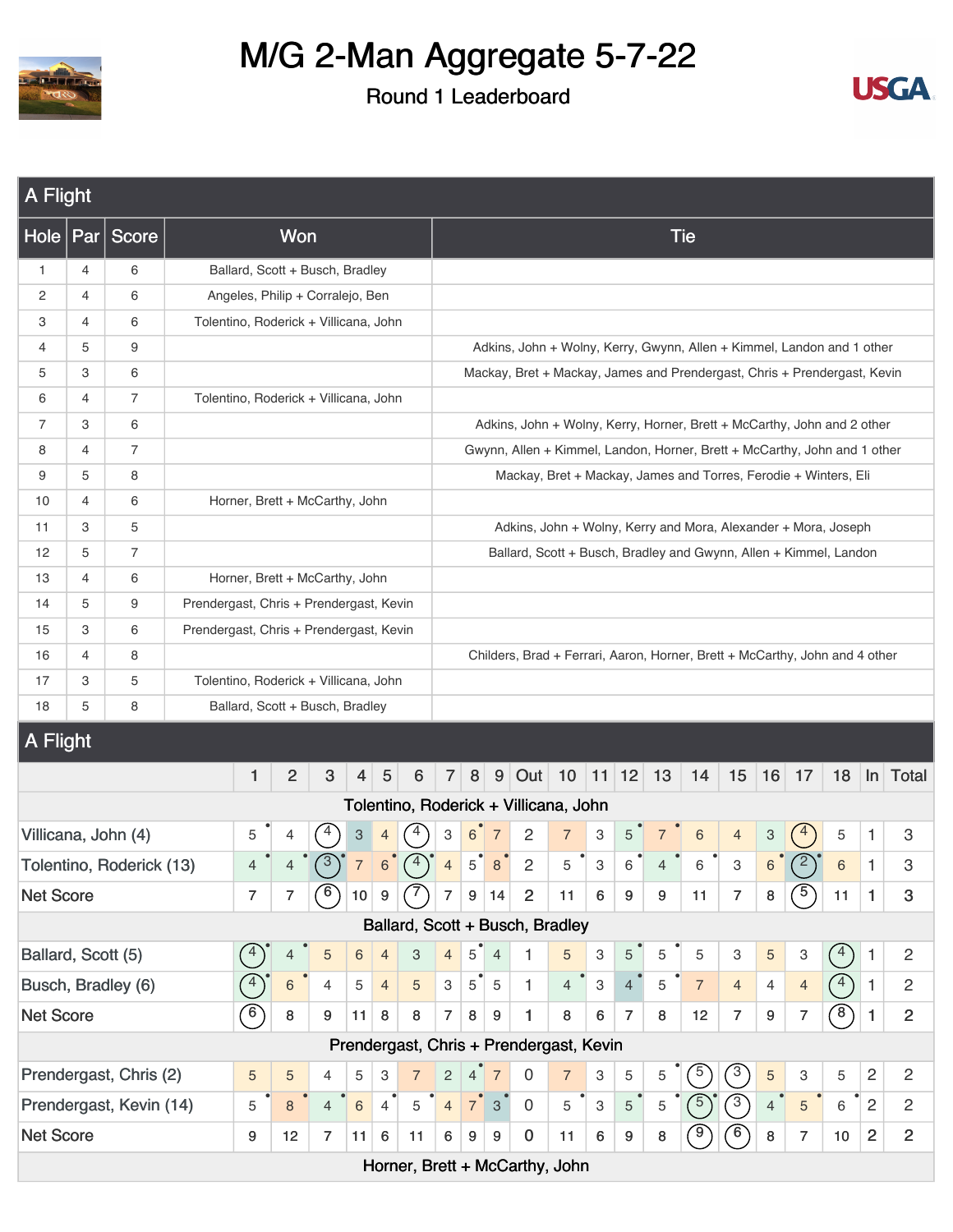



| Horner, Brett (6)   | $\overline{4}$ | 5               | 3              | $\overline{4}$ | 3              | 4                           | $\overline{4}$            | 5                        | $\overline{7}$ | 0            | $\binom{4}{ }$                   | $\overline{4}$            | 6              | $\overline{4}$ | 5     | $\overline{4}$ | $\overline{4}$ | 3              | 5               | 2                   | $\overline{c}$ |
|---------------------|----------------|-----------------|----------------|----------------|----------------|-----------------------------|---------------------------|--------------------------|----------------|--------------|----------------------------------|---------------------------|----------------|----------------|-------|----------------|----------------|----------------|-----------------|---------------------|----------------|
| McCarthy, John (3)  | 6              | 5               | 4              | 5              | $\overline{4}$ | 4                           | $\overline{c}$            | $\overline{4}$           | $\mathbf 5$    | 0            | $\binom{3}{ }$                   | $\ensuremath{\mathsf{3}}$ | 5              | $\binom{4}{ }$ | $\,6$ | 3              | $\overline{4}$ | $\overline{4}$ | $\overline{4}$  | 2                   | $\overline{c}$ |
| <b>Net Score</b>    | 8              | 9               | $\overline{7}$ | 9              | 7              | 8                           | 6                         | $\overline{7}$           | 12             | $\bf{0}$     | $\sqrt{6}$                       | $\overline{7}$            | 10             | $\circ$        | 11    | $\overline{7}$ | 8              | $\overline{7}$ | 9               | $\overline{2}$      | $\overline{2}$ |
|                     |                |                 |                |                |                |                             |                           |                          |                |              | Angeles, Philip + Corralejo, Ben |                           |                |                |       |                |                |                |                 |                     |                |
| Corralejo, Ben (8)  | 8              | 4               | 4              | $\overline{7}$ | $\overline{4}$ | $\overline{4}$              | $6\phantom{a}$            | $6\phantom{1}6$          | 6              | 1            | $\overline{4}$                   | 3                         | 6              | 5              | 5     | $\overline{4}$ | 8              | $\overline{4}$ | 5               | 0                   | 1              |
| Angeles, Philip (5) | 4              | 4               | 4              | 6              | 3              | $\overline{4}$              | $\,3$                     | $\overline{4}$           | 5              | $\mathbf{1}$ | $\overline{4}$                   | 3                         | $6\,$          | 5              | 5     | $\overline{4}$ | $\bf 8$        | $\overline{4}$ | 5               | 0                   | $\mathbf{1}$   |
| <b>Net Score</b>    | 10             | $6^{\circ}$     | 8              | 13             | $\overline{7}$ | 8                           | 9                         | 8                        | 10             | 1            | $\overline{7}$                   | 6                         | 10             | 8              | 10    | 8              | 15             | 8              | 10              | $\mathbf 0$         | 1              |
|                     |                |                 |                |                |                |                             |                           |                          |                |              | Childers, Brad + Ferrari, Aaron  |                           |                |                |       |                |                |                |                 |                     |                |
| Childers, Brad (7)  | 6              | $6\phantom{1}6$ | 6              | 5              | 5              | 6                           | $\overline{4}$            | 6 <sup>2</sup>           | 5              | $\Omega$     | $\overline{7}$                   | 3                         | 6              | 5              | 6     | 6              | $\overline{4}$ | 8              | 5               | 0                   | 0              |
| Ferrari, Aaron (6)  | 5              | 5               | 5              | 10             | $\mathbf{3}$   | 6                           | $\overline{7}$            | $5^{\degree}$            | 8              | $\mathbf 0$  | $\overline{4}$                   | $\mathbf{3}$              | 6              | 5              | 5     | 3              | $\overline{4}$ | 3              | $\overline{7}$  | $\mathbf 0$         | $\mathbf{0}$   |
| <b>Net Score</b>    | 9              | 9               | 11             | 15             | 8              | 12                          | 11                        | $\boldsymbol{9}$         | 12             | $\mathbf 0$  | 9                                | 6                         | 10             | 8              | 11    | 9              | 8              | 11             | 12              | $\mathbf 0$         | $\mathbf 0$    |
|                     |                |                 |                |                |                |                             |                           |                          |                |              | Gwynn, Allen + Kimmel, Landon    |                           |                |                |       |                |                |                |                 |                     |                |
| Gwynn, Allen (9)    | 6              | 4               | 5              | 4              | $\overline{4}$ | $\overline{4}$              | $\overline{4}$            | $\overline{4}$           | $\overline{7}$ | 0            | $\overline{4}$                   | 5                         | $\overline{4}$ | 6              | 8     | $\overline{4}$ | 5              | $\sqrt{6}$     | 5               | 0                   | 0              |
| Kimmel, Landon (6)  | 6              | 5               | $\overline{4}$ | 5              | 3              | 5                           | 3                         | $5^{\circ}$              | $\overline{4}$ | 0            | $6\,$                            | $\overline{4}$            | 5              | 6              | 5     | 5              | 5              | $\overline{4}$ | 5               | 0                   | 0              |
| <b>Net Score</b>    | 10             | $\overline{7}$  | 9              | 9              | 7              | 8                           | $\overline{7}$            | $\overline{7}$           | 10             | $\bf{0}$     | 8                                | 9                         | $\overline{7}$ | 10             | 13    | 9              | 9              | 10             | 10              | $\mathbf 0$         | 0              |
|                     |                |                 |                |                |                |                             |                           |                          |                |              | Mackay, Bret + Mackay, James     |                           |                |                |       |                |                |                |                 |                     |                |
| Mackay, James (7)   | 5              | 5               | $\overline{4}$ | $\overline{4}$ | 3              | 4                           | 3                         | $5^{\circ}$              | 5              | $\Omega$     | $\overline{4}$                   | 3                         | $\overline{5}$ | 5              | 5     | 5              | 6              | $\overline{4}$ | 6               | $\mathbf 0$         | 0              |
| Mackay, Bret (8)    | 6              | $\overline{4}$  | $\overline{4}$ | $\,$ 6 $\,$    | 3              | $\overline{4}$              | 5                         | $\overline{5}^{\bullet}$ | $\sqrt{5}$     | $\mathbf 0$  | 5                                | 3                         | $\overline{7}$ | 5              | 6     | $\overline{4}$ | $4^{\circ}$    | 3              | $\,6\,$         | $\mathbf 0$         | $\mathbf 0$    |
| <b>Net Score</b>    | 9              | $\overline{7}$  | 8              | 10             | 6              | 8                           | 8                         | 8                        | 8              | $\bf{0}$     | $\overline{7}$                   | 6                         | 10             | 8              | 11    | 9              | 9              | $\overline{7}$ | 12              | 0                   | 0              |
|                     |                |                 |                |                |                |                             |                           |                          |                |              | Mora, Alexander + Mora, Joseph   |                           |                |                |       |                |                |                |                 |                     |                |
| Mora, Alexander (4) | 5              | 5               | 5              | 5              | $\overline{4}$ | $\overline{4}$              | $\overline{4}$            | $\overline{4}$           | $\overline{4}$ | $\Omega$     | 5                                | $\overline{c}$            | $\overline{4}$ | 5              | 8     | 3              | $\overline{4}$ | $\overline{2}$ | $\overline{4}$  | $\boldsymbol{0}$    | 0              |
| Mora, Joseph (6)    | 5              | 5               | $\overline{4}$ | $\overline{7}$ | 3              | $\overline{4}$              | 3                         | 6 <sup>7</sup>           | $\mathbf 5$    | $\mathbf 0$  | 5                                | 3                         | $6^{\circ}$    | $6\phantom{1}$ | 5     | $\overline{4}$ | $\overline{4}$ | $\overline{4}$ | 5               | 0                   | 0              |
| <b>Net Score</b>    | 8              | 9               | 9              | 12             | $\overline{7}$ | 8                           | $\overline{7}$            | 8                        | 9              | $\Omega$     | 9                                | 5                         | 8              | 9              | 13    | $\overline{7}$ | 8              | 6              | 9               | $\mathbf 0$         | $\mathbf 0$    |
|                     |                |                 |                |                |                | Adkins, John + Wolny, Kerry |                           |                          |                |              |                                  |                           |                |                |       |                |                |                |                 |                     |                |
| Wolny, Kerry (5)    | 6              | 5               | 5              | 4              | $\overline{4}$ | $\overline{4}$              | З                         | $\overline{5}$           | 8              | 0            | 4                                | $\overline{c}$            | 12             | 5              | 8     | 3              | $\overline{4}$ | $\overline{4}$ | 6               | $\mathbf 0$         | 0              |
| Adkins, John (10)   | 5              | 6               | 4              | 5              | 3              | 5                           | 3                         | 6                        | 6              | 0            | 4                                | 3                         | $\overline{7}$ | 5              | 5     | $\overline{4}$ | $\overline{7}$ | 3              | 5               | 0                   | 0              |
| <b>Net Score</b>    | 9              | 9               | 9              | 9              | $\overline{7}$ | 8                           | 6                         | 9                        | 13             | $\mathbf 0$  | $\overline{7}$                   | 5                         | 17             | 8              | 13    | $\overline{7}$ | 10             | 6              | 11              | $\mathbf 0$         | $\pmb{0}$      |
|                     |                |                 |                |                |                |                             |                           |                          |                |              | Kiddle, Simon + Shinden, Bruce   |                           |                |                |       |                |                |                |                 |                     |                |
| Shinden, Bruce (5)  | 6              | 5               | 4              | 5              | 4              | $\overline{4}$              | 4                         | $5^{\circ}$              | $\overline{7}$ | 0            | 4                                | 5                         | $\,6\,$        | $\,6\,$        | 5     | 3              | 4              | 3              | 4               | $\mathsf{O}\xspace$ | 0              |
| Kiddle, Simon (3)   | $\overline{4}$ | 4               | 3              | 6              | 3              | 5                           | $\overline{c}$            | $5^{\degree}$            | $\sqrt{5}$     | $\mathbf 0$  | 4                                | 3                         | 6              | 5              | 5     | $\overline{4}$ | $\overline{4}$ | З              | 5               | 0                   | $\bf 0$        |
| <b>Net Score</b>    | 8              | 8               | $\overline{7}$ | 11             | $\overline{7}$ | 9                           | 6                         | 8                        | 12             | $\mathbf 0$  | 8                                | 8                         | 11             | 9              | 10    | $\overline{7}$ | 8              | 6              | 9               | $\mathbf 0$         | $\bf{0}$       |
|                     |                |                 |                |                |                |                             |                           |                          |                |              | Torres, Ferodie + Winters, Eli   |                           |                |                |       |                |                |                |                 |                     |                |
| Winters, Eli (6)    | 6              | 5               | $\overline{4}$ | 6              | $\overline{4}$ | $\sqrt{6}$                  | $\overline{4}$            | $5^{\degree}$            | 5              | 0            | 5                                | $\ensuremath{\mathsf{3}}$ | 6              | 5              | 6     | $\overline{4}$ | $\sqrt{5}$     | 3              | $\overline{4}$  | $\mathbf 0$         | 0              |
| Torres, Ferodie (8) | 5              | $\overline{4}$  | $\overline{4}$ | 6              | 6              | $\overline{4}$              | $\ensuremath{\mathsf{3}}$ | $4^{\degree}$            | $\overline{4}$ | 0            | 5                                | 3                         | 9 <sup>°</sup> | $\overline{7}$ | 6     | $\overline{4}$ | 5              | 6              | 6               | 0                   | 0              |
| <b>Net Score</b>    | 9              | 7               | 8              |                | 12 10          | 10                          | $\overline{7}$            | $\overline{7}$           | 8              | $\bf{0}$     | 8                                | 6                         | 13             | 10             | 12    | 8              | 9              | 9              | 10 <sup>°</sup> | $\mathbf 0$         | $\bf{0}$       |
|                     |                |                 |                |                |                |                             |                           |                          |                |              |                                  |                           |                |                |       |                |                |                |                 |                     |                |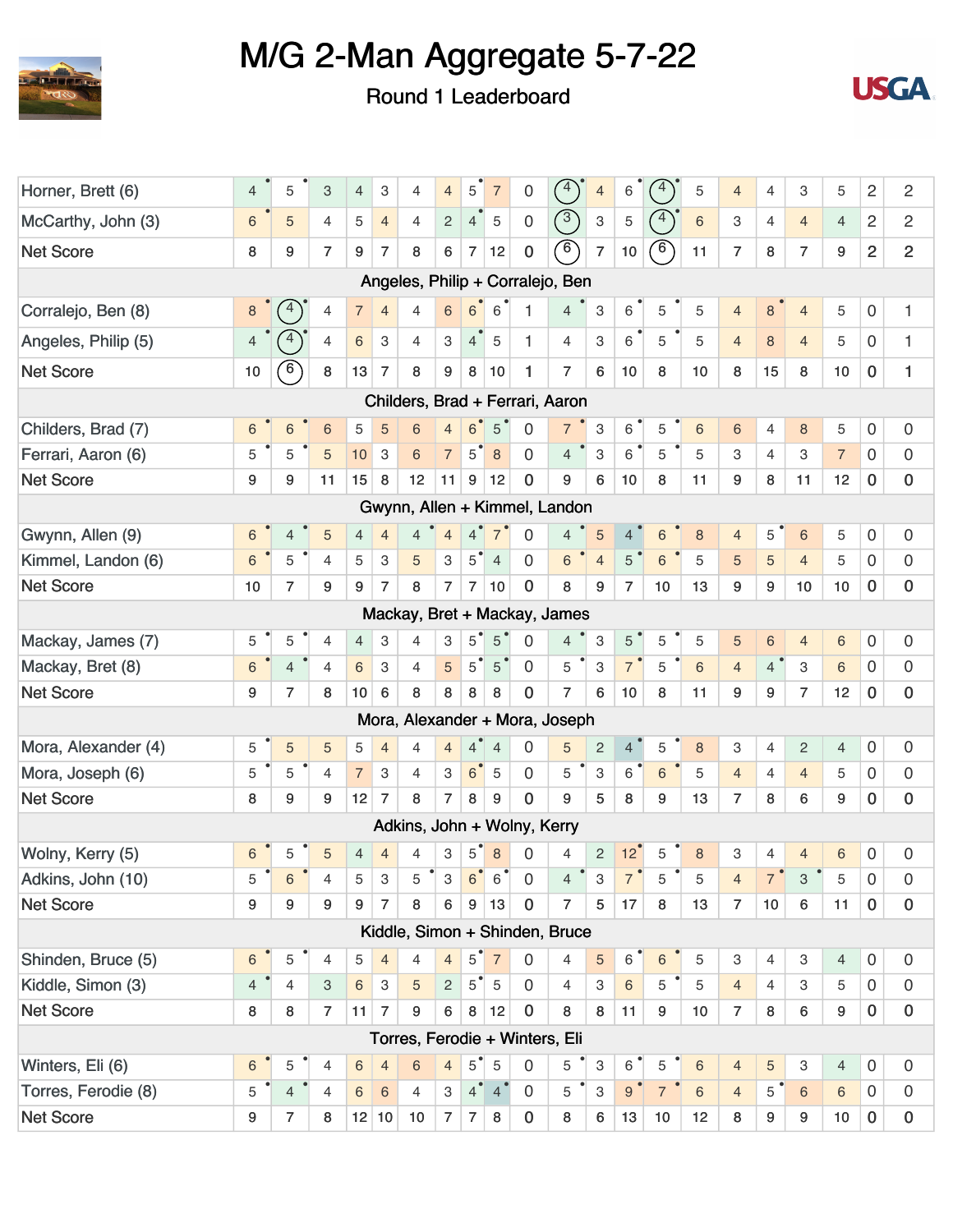



| <b>B</b> Flight                                                                                                                                                                                                                                                                                                                                                                                          |                                                                                                                                                                                     |                          |                                   |   |                |                |                 |                |                                      |                           |                                                                                      |                 |                |                |                           |                 |                  |                  |                                                               |                |                |         |              |              |
|----------------------------------------------------------------------------------------------------------------------------------------------------------------------------------------------------------------------------------------------------------------------------------------------------------------------------------------------------------------------------------------------------------|-------------------------------------------------------------------------------------------------------------------------------------------------------------------------------------|--------------------------|-----------------------------------|---|----------------|----------------|-----------------|----------------|--------------------------------------|---------------------------|--------------------------------------------------------------------------------------|-----------------|----------------|----------------|---------------------------|-----------------|------------------|------------------|---------------------------------------------------------------|----------------|----------------|---------|--------------|--------------|
|                                                                                                                                                                                                                                                                                                                                                                                                          |                                                                                                                                                                                     | Hole Par Score           |                                   |   | <b>Won</b>     |                |                 |                |                                      |                           |                                                                                      |                 |                |                |                           | <b>Tie</b>      |                  |                  |                                                               |                |                |         |              |              |
| $\mathbf{1}$                                                                                                                                                                                                                                                                                                                                                                                             | $\overline{4}$                                                                                                                                                                      | 6                        | Brooks, Dave + Keller, Kurt       |   |                |                |                 |                |                                      |                           |                                                                                      |                 |                |                |                           |                 |                  |                  |                                                               |                |                |         |              |              |
| $\overline{c}$                                                                                                                                                                                                                                                                                                                                                                                           | 4                                                                                                                                                                                   | 6                        | Bryant, Rusty + Effland, Marvin   |   |                |                |                 |                |                                      |                           |                                                                                      |                 |                |                |                           |                 |                  |                  |                                                               |                |                |         |              |              |
| 3                                                                                                                                                                                                                                                                                                                                                                                                        | $\overline{4}$                                                                                                                                                                      | 6                        | Gaudet, Wayne + Schechter, Glenn  |   |                |                |                 |                |                                      |                           |                                                                                      |                 |                |                |                           |                 |                  |                  |                                                               |                |                |         |              |              |
| 4                                                                                                                                                                                                                                                                                                                                                                                                        | 5                                                                                                                                                                                   | 9                        |                                   |   |                |                |                 |                |                                      |                           |                                                                                      |                 |                |                |                           |                 |                  |                  | Borcena, Ruel + Gutierrez, Jay and Kerwin, Kim + Waller, Mike |                |                |         |              |              |
| 5                                                                                                                                                                                                                                                                                                                                                                                                        | 3                                                                                                                                                                                   | 5                        | Girbovan, Dave + Melamed, Michael |   |                |                |                 |                |                                      |                           |                                                                                      |                 |                |                |                           |                 |                  |                  |                                                               |                |                |         |              |              |
| 6                                                                                                                                                                                                                                                                                                                                                                                                        | 4                                                                                                                                                                                   | 5                        | Ray, Christopher + Toor, Gurpreet |   |                |                |                 |                |                                      |                           |                                                                                      |                 |                |                |                           |                 |                  |                  |                                                               |                |                |         |              |              |
| 7                                                                                                                                                                                                                                                                                                                                                                                                        | 3                                                                                                                                                                                   | 5                        | Naber, Brandon + Purcell, Raymond |   |                |                |                 |                |                                      |                           |                                                                                      |                 |                |                |                           |                 |                  |                  |                                                               |                |                |         |              |              |
| 8                                                                                                                                                                                                                                                                                                                                                                                                        | 4                                                                                                                                                                                   | 6                        | Girbovan, Dave + Melamed, Michael |   |                |                |                 |                |                                      |                           |                                                                                      |                 |                |                |                           |                 |                  |                  |                                                               |                |                |         |              |              |
| 9                                                                                                                                                                                                                                                                                                                                                                                                        | 5                                                                                                                                                                                   | 8                        |                                   |   |                |                |                 |                |                                      |                           | Borcena, Ruel + Gutierrez, Jay, Girbovan, Dave + Melamed, Michael and 2 other        |                 |                |                |                           |                 |                  |                  |                                                               |                |                |         |              |              |
| 10                                                                                                                                                                                                                                                                                                                                                                                                       | 4                                                                                                                                                                                   | 6                        |                                   |   |                |                |                 |                |                                      |                           | Billig, Christopher + McKeown, Conor, Bryant, Rusty + Effland, Marvin and 1 other    |                 |                |                |                           |                 |                  |                  |                                                               |                |                |         |              |              |
| 11                                                                                                                                                                                                                                                                                                                                                                                                       | 3                                                                                                                                                                                   | 5                        |                                   |   |                |                |                 |                |                                      |                           | Goland, Alex + Lewinter, Anthony, Jackson, Brandon + Steinmeyer, William and 1 other |                 |                |                |                           |                 |                  |                  |                                                               |                |                |         |              |              |
| 5<br>8<br>12<br>Borcena, Ruel + Gutierrez, Jay and Custard, John + Zerrenner, Karl<br>7<br>13<br>$\overline{4}$<br>Billig, Christopher + McKeown, Conor<br>5<br>10<br>Bryant, Rusty + Effland, Marvin, Gaudet, Wayne + Schechter, Glenn and 3 other<br>14<br>3<br>4<br>Girbovan, Dave + Melamed, Michael<br>15<br>5<br>4<br>Girbovan, Dave + Melamed, Michael and Ondracek, Mark + Seaman, Michael<br>16 |                                                                                                                                                                                     |                          |                                   |   |                |                |                 |                |                                      |                           |                                                                                      |                 |                |                |                           |                 |                  |                  |                                                               |                |                |         |              |              |
|                                                                                                                                                                                                                                                                                                                                                                                                          |                                                                                                                                                                                     |                          |                                   |   |                |                |                 |                |                                      |                           |                                                                                      |                 |                |                |                           |                 |                  |                  |                                                               |                |                |         |              |              |
|                                                                                                                                                                                                                                                                                                                                                                                                          |                                                                                                                                                                                     |                          |                                   |   |                |                |                 |                |                                      |                           |                                                                                      |                 |                |                |                           |                 |                  |                  |                                                               |                |                |         |              |              |
|                                                                                                                                                                                                                                                                                                                                                                                                          |                                                                                                                                                                                     |                          |                                   |   |                |                |                 |                |                                      |                           |                                                                                      |                 |                |                |                           |                 |                  |                  |                                                               |                |                |         |              |              |
|                                                                                                                                                                                                                                                                                                                                                                                                          |                                                                                                                                                                                     |                          |                                   |   |                |                |                 |                |                                      |                           |                                                                                      |                 |                |                |                           |                 |                  |                  |                                                               |                |                |         |              |              |
|                                                                                                                                                                                                                                                                                                                                                                                                          |                                                                                                                                                                                     |                          |                                   |   |                |                |                 |                |                                      |                           |                                                                                      |                 |                |                |                           |                 |                  |                  |                                                               |                |                |         |              |              |
|                                                                                                                                                                                                                                                                                                                                                                                                          | 3<br>17<br>4<br>Borcena, Ruel + Gutierrez, Jay<br>5<br>9<br>Brooks, Dave + Keller, Kurt and Jackson, Brandon + Steinmeyer, William<br>18<br><b>B</b> Flight<br>9 Out 10 11 12 13 14 |                          |                                   |   |                |                |                 |                |                                      |                           |                                                                                      |                 |                |                |                           |                 |                  |                  |                                                               |                |                |         |              |              |
|                                                                                                                                                                                                                                                                                                                                                                                                          |                                                                                                                                                                                     |                          |                                   |   |                |                |                 |                |                                      |                           |                                                                                      |                 |                |                |                           |                 |                  |                  |                                                               |                |                |         |              |              |
|                                                                                                                                                                                                                                                                                                                                                                                                          |                                                                                                                                                                                     |                          |                                   | 1 | $\overline{2}$ | 3              | 4               | 5              | 6                                    | $\overline{7}$            | 8                                                                                    |                 |                |                |                           |                 |                  |                  | 15                                                            | 16             | 17             |         |              | 18 In Total  |
|                                                                                                                                                                                                                                                                                                                                                                                                          |                                                                                                                                                                                     |                          |                                   |   |                |                |                 |                | Girbovan, Dave + Melamed, Michael    |                           |                                                                                      |                 |                |                |                           |                 |                  |                  |                                                               |                |                |         |              |              |
|                                                                                                                                                                                                                                                                                                                                                                                                          |                                                                                                                                                                                     | Girbovan, Dave (22)      |                                   | 6 | 6              | 5              | 6               |                |                                      | 5                         |                                                                                      | $\mathbf 5$     | $\sqrt{2}$     | $6\,$          | $\sqrt{5}$                | $5\overline{)}$ | 6                |                  |                                                               |                |                |         |              | 3            |
|                                                                                                                                                                                                                                                                                                                                                                                                          |                                                                                                                                                                                     | Melamed, Michael (17)    |                                   | 6 | 6              |                |                 |                |                                      | 5                         | $\overline{5}$                                                                       | 5               | $\overline{c}$ | $7^{\degree}$  | $\mathbf{3}$              | $\overline{7}$  | $\overline{7}$   | 9                |                                                               | 3              |                |         |              | 3            |
| <b>Net Score</b>                                                                                                                                                                                                                                                                                                                                                                                         |                                                                                                                                                                                     |                          |                                   | 9 | 10             | $\overline{7}$ | 11              | $\circ$        | 6                                    | 8                         | $\circ$                                                                              | $\bf 8$         | $\overline{2}$ | 11             | $\overline{7}$            | 9               | 10 <sub>1</sub>  | 15               | (4)                                                           | $\overline{5}$ | 6              | 14      | $\mathbf{1}$ | $\mathbf{3}$ |
|                                                                                                                                                                                                                                                                                                                                                                                                          |                                                                                                                                                                                     |                          |                                   |   |                |                |                 |                | Billig, Christopher + McKeown, Conor |                           |                                                                                      |                 |                |                |                           |                 |                  |                  |                                                               |                |                |         |              |              |
|                                                                                                                                                                                                                                                                                                                                                                                                          |                                                                                                                                                                                     | Billig, Christopher (10) |                                   | 5 | 4              | $\overline{4}$ | 5               | 3              | $\overline{4}$                       | $\ensuremath{\mathsf{3}}$ | 4                                                                                    | 8               | $\mathbf 0$    | 4              | $\overline{4}$            | 6.              | $\left(5\right)$ | $\boldsymbol{8}$ | 4                                                             | 6              | 4              | $6\,$   | $\mathbf{1}$ | 1            |
|                                                                                                                                                                                                                                                                                                                                                                                                          |                                                                                                                                                                                     | McKeown, Conor (11)      |                                   | 5 | 5              | $\overline{4}$ | 5               | 3              | 5                                    | 3                         | 5                                                                                    | $6^{\circ}$     | $\overline{0}$ | $\overline{4}$ | $\overline{4}$            | 6               | $^{\prime}$ 4)   | $\overline{4}$   | $\overline{4}$                                                | 5              | $\overline{4}$ | $\,6\,$ | $\mathbf{1}$ | 1            |
| <b>Net Score</b>                                                                                                                                                                                                                                                                                                                                                                                         |                                                                                                                                                                                     |                          |                                   | 8 | $\overline{7}$ | 7              | 10 <sup>1</sup> | 6              | $\overline{7}$                       | 6                         | 7                                                                                    | 12              | $\mathbf 0$    | 6              | 8                         | 10              |                  | 12               | 8                                                             | 9              | 6              | 12      | $\mathbf{1}$ | 1            |
|                                                                                                                                                                                                                                                                                                                                                                                                          |                                                                                                                                                                                     |                          |                                   |   |                |                |                 |                | Bryant, Rusty + Effland, Marvin      |                           |                                                                                      |                 |                |                |                           |                 |                  |                  |                                                               |                |                |         |              |              |
|                                                                                                                                                                                                                                                                                                                                                                                                          |                                                                                                                                                                                     | Bryant, Rusty (13)       |                                   | 5 | $4^{\circ}$    | 5              | $\,$ 6 $\,$     | 4              | $\overline{4}$                       | 3                         | 5                                                                                    | 6               | 1              | $\overline{4}$ | $\ensuremath{\mathsf{3}}$ | 6               | 6                | 6                | 4                                                             | 4              | 5              | 5       | $\mathbf 0$  | 1            |
|                                                                                                                                                                                                                                                                                                                                                                                                          |                                                                                                                                                                                     | Effland, Marvin (12)     |                                   | 4 |                | $\overline{4}$ | 5               | $\overline{4}$ | 5                                    | $\overline{4}$            | 5                                                                                    | $5\overline{)}$ | $\mathbf{1}$   | $\overline{4}$ | 3                         | 6               | 5                | 6                | $\overline{4}$                                                | 5              | $\overline{4}$ | 6       | $\mathbf 0$  | 1            |
| <b>Net Score</b>                                                                                                                                                                                                                                                                                                                                                                                         |                                                                                                                                                                                     |                          |                                   | 7 | $6^{\circ}$    | $\overline{7}$ | 11              | $\overline{7}$ | $\overline{7}$                       | $\overline{7}$            | 8                                                                                    | 9               | 1              | 6              | 6                         | 10              | 9                | 10               | 8                                                             | $\overline{7}$ | $\overline{7}$ | 11      | $\bf{0}$     | 1            |
|                                                                                                                                                                                                                                                                                                                                                                                                          |                                                                                                                                                                                     |                          |                                   |   |                |                |                 |                | Gaudet, Wayne + Schechter, Glenn     |                           |                                                                                      |                 |                |                |                           |                 |                  |                  |                                                               |                |                |         |              |              |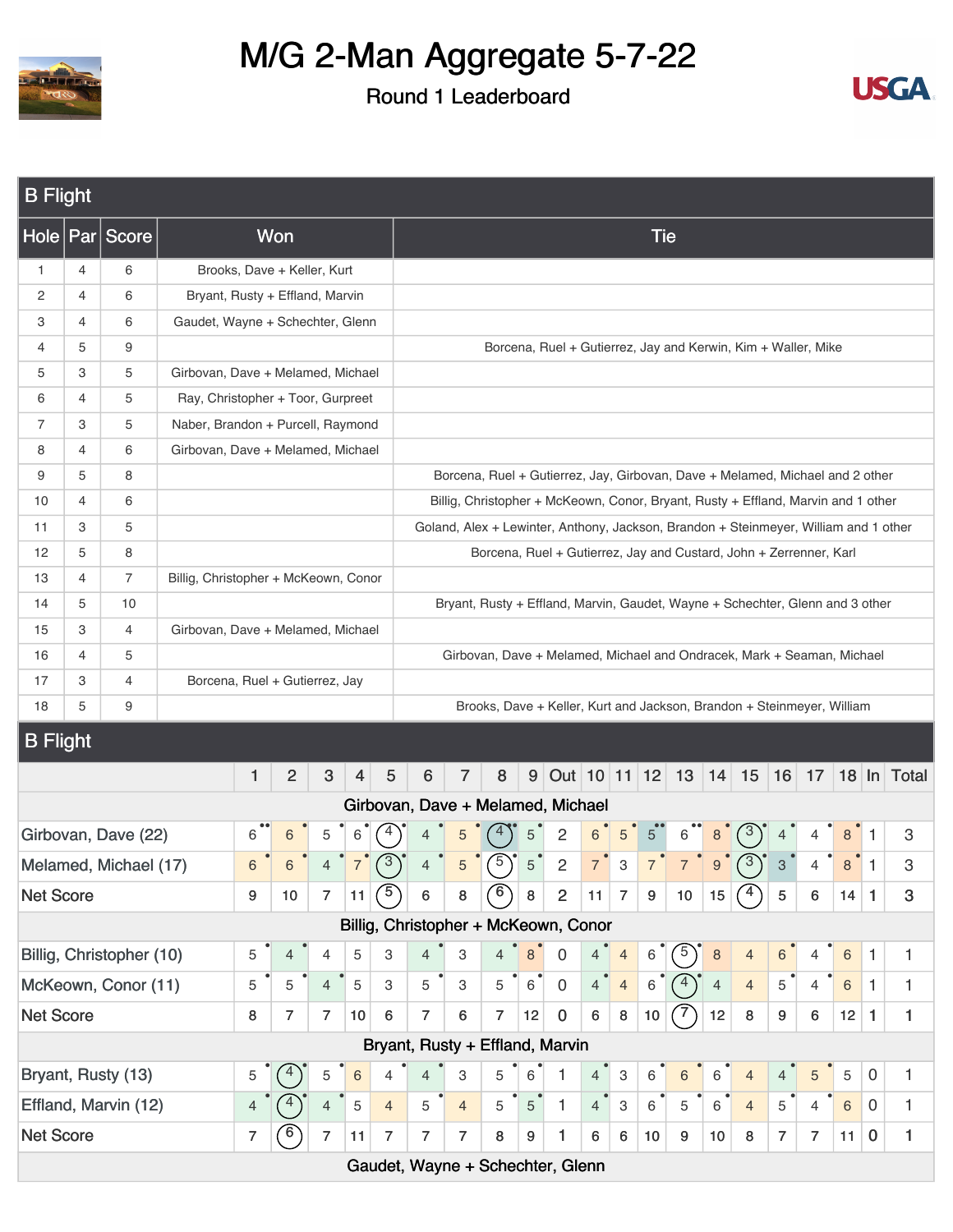



| Schechter, Glenn (13)                                                                                                                                                                                                                                                                                                                                                                                                                                                                                                                          | 6                                                                                                                                                                                                                                                                                                                                                                                                                                                                                                                                                                                                                                                                                                  | 6              | 4               | 6              | 4              | 4              | $\overline{4}$                         | 4              | $\overline{7}$  | 1              | 4              | $\overline{4}$            | 6               | 6              | 6              | 6              | 5               | 4              | 6               | 0              | 1                   |
|------------------------------------------------------------------------------------------------------------------------------------------------------------------------------------------------------------------------------------------------------------------------------------------------------------------------------------------------------------------------------------------------------------------------------------------------------------------------------------------------------------------------------------------------|----------------------------------------------------------------------------------------------------------------------------------------------------------------------------------------------------------------------------------------------------------------------------------------------------------------------------------------------------------------------------------------------------------------------------------------------------------------------------------------------------------------------------------------------------------------------------------------------------------------------------------------------------------------------------------------------------|----------------|-----------------|----------------|----------------|----------------|----------------------------------------|----------------|-----------------|----------------|----------------|---------------------------|-----------------|----------------|----------------|----------------|-----------------|----------------|-----------------|----------------|---------------------|
| Gaudet, Wayne (11)                                                                                                                                                                                                                                                                                                                                                                                                                                                                                                                             | 5                                                                                                                                                                                                                                                                                                                                                                                                                                                                                                                                                                                                                                                                                                  | 5              |                 | 4              | 5              | $\overline{4}$ | $\overline{4}$                         | 5              | $\overline{7}$  | 1              | $\overline{4}$ | $\overline{4}$            | 6               | 6              | 5              | $\overline{4}$ | 5               | $\overline{4}$ | $\overline{7}$  | $\mathbf{0}$   | 1                   |
| <b>Net Score</b>                                                                                                                                                                                                                                                                                                                                                                                                                                                                                                                               | 9                                                                                                                                                                                                                                                                                                                                                                                                                                                                                                                                                                                                                                                                                                  | 9              | 6               | 10             | 8              | 6              | 8                                      | 7              | 12              | 1              | 6              | 8                         | 10              | 10             | 10             | 10             | 8               | 6              | 13              | $\bf{0}$       | 1                   |
|                                                                                                                                                                                                                                                                                                                                                                                                                                                                                                                                                |                                                                                                                                                                                                                                                                                                                                                                                                                                                                                                                                                                                                                                                                                                    |                |                 |                |                |                | Brooks, Dave + Keller, Kurt            |                |                 |                |                |                           |                 |                |                |                |                 |                |                 |                |                     |
| Keller, Kurt (10)                                                                                                                                                                                                                                                                                                                                                                                                                                                                                                                              | 4                                                                                                                                                                                                                                                                                                                                                                                                                                                                                                                                                                                                                                                                                                  | 4              | 4               | 6              | $\overline{4}$ | $\overline{4}$ | $\overline{4}$                         | 5              | 5               | $\mathbf{1}$   | 6              | $\ensuremath{\mathsf{3}}$ | $\overline{7}$  | 8              | $\overline{7}$ | $\overline{4}$ | 5               | 3              | 5               | 0              | 1                   |
| Brooks, Dave (15)                                                                                                                                                                                                                                                                                                                                                                                                                                                                                                                              | $\binom{4}{ }$                                                                                                                                                                                                                                                                                                                                                                                                                                                                                                                                                                                                                                                                                     | $\,6\,$        | 5               | 6              | $\overline{4}$ | 5              | 3                                      | $\overline{7}$ | 7 <sup>1</sup>  | $\mathbf{1}$   | 9              | $\mathbf{3}$              | 5               | $\overline{4}$ | 9              | $\overline{4}$ | $6\overline{6}$ | 5              | $5\phantom{.0}$ | $\overline{0}$ | 1                   |
| <b>Net Score</b>                                                                                                                                                                                                                                                                                                                                                                                                                                                                                                                               | $6^{\circ}$                                                                                                                                                                                                                                                                                                                                                                                                                                                                                                                                                                                                                                                                                        | 8              | 8               | 11             | $\overline{7}$ | $\overline{7}$ | $\overline{7}$                         | 10             | 10              | 1              | 13             | 6                         | 10 <sup>1</sup> | 10             | 15             | 8              | 9               | 6              | 9               | $\mathbf{0}$   | 1                   |
|                                                                                                                                                                                                                                                                                                                                                                                                                                                                                                                                                |                                                                                                                                                                                                                                                                                                                                                                                                                                                                                                                                                                                                                                                                                                    |                |                 |                |                |                | Naber, Brandon + Purcell, Raymond      |                |                 |                |                |                           |                 |                |                |                |                 |                |                 |                |                     |
| Purcell, Raymond (9)                                                                                                                                                                                                                                                                                                                                                                                                                                                                                                                           | $\overline{4}$                                                                                                                                                                                                                                                                                                                                                                                                                                                                                                                                                                                                                                                                                     | $\overline{4}$ | 5               | $\overline{4}$ | $\overline{4}$ | $\overline{4}$ | $^{\prime}$ 2                          | 5              | 5               | 1              | $\overline{4}$ | $\mathbf{3}$              | 6               | 6              | 5              | 3              | $\overline{4}$  | $\overline{4}$ | $6\,$           | 0              | 1                   |
| Naber, Brandon (7)                                                                                                                                                                                                                                                                                                                                                                                                                                                                                                                             | 5                                                                                                                                                                                                                                                                                                                                                                                                                                                                                                                                                                                                                                                                                                  | 5              | 4               | $\overline{7}$ | 3              | 4              | $\binom{3}{ }$                         | 4              | 5               | $\mathbf{1}$   | 7 <sup>1</sup> | $\sqrt{2}$                | 5               | 6              | 5              | $\overline{4}$ | 8               | 3              | $\overline{7}$  | 0              | 1                   |
| <b>Net Score</b>                                                                                                                                                                                                                                                                                                                                                                                                                                                                                                                               | $\overline{7}$                                                                                                                                                                                                                                                                                                                                                                                                                                                                                                                                                                                                                                                                                     | $\overline{7}$ | 9               | 11             | $\overline{7}$ | $\overline{7}$ | $\bigcirc$                             | $\overline{7}$ | 8               | 1              | 9              | 5                         | 9               | 10             | 10             | $\overline{7}$ | 11              | $\overline{7}$ | 13              | $\bf{0}$       | 1                   |
|                                                                                                                                                                                                                                                                                                                                                                                                                                                                                                                                                |                                                                                                                                                                                                                                                                                                                                                                                                                                                                                                                                                                                                                                                                                                    |                |                 |                |                |                | Borcena, Ruel + Gutierrez, Jay         |                |                 |                |                |                           |                 |                |                |                |                 |                |                 |                |                     |
| Gutierrez, Jay (6)                                                                                                                                                                                                                                                                                                                                                                                                                                                                                                                             | $\left( \frac{2}{2} \right)$<br>$\overline{0}$<br>$\ensuremath{\mathsf{3}}$<br>3<br>3<br>$\,$ 6<br>5<br>$\overline{7}$<br>1<br>5<br>4<br>5<br>$\overline{4}$<br>$\overline{4}$<br>5<br>1.<br>4<br>$\overline{4}$<br>4<br>4<br>4<br>$\binom{3}{}$<br>$\mathsf 3$<br>$\,$ 6 $\,$<br>$\mathbf 0$<br>$6^{\circ}$<br>$\overline{7}$<br>$\,6$<br>$\sqrt{6}$<br>$\overline{4}$<br>$\overline{4}$<br>$\overline{4}$<br>$\overline{4}$<br>5<br>5<br>$\overline{7}$<br>$6\phantom{1}6$<br>1<br>$\overline{7}$<br>$\overline{4}$<br>$9^{\circ}$<br>1<br>$4^{\circ}$<br>$\bf{0}$<br>1<br>8<br>$\overline{7}$<br>7<br>$\overline{7}$<br>8<br>8<br>9<br>6<br>8<br>12<br>12<br>13<br>9<br>10<br>9<br>10<br>9<br>1 |                |                 |                |                |                |                                        |                |                 |                |                |                           |                 |                |                |                |                 |                |                 |                |                     |
| Borcena, Ruel (10)                                                                                                                                                                                                                                                                                                                                                                                                                                                                                                                             |                                                                                                                                                                                                                                                                                                                                                                                                                                                                                                                                                                                                                                                                                                    |                |                 |                |                |                |                                        |                |                 |                |                |                           |                 |                |                |                |                 |                |                 |                |                     |
| <b>Net Score</b>                                                                                                                                                                                                                                                                                                                                                                                                                                                                                                                               |                                                                                                                                                                                                                                                                                                                                                                                                                                                                                                                                                                                                                                                                                                    |                |                 |                |                |                |                                        |                |                 |                |                |                           |                 |                |                |                |                 |                |                 |                |                     |
| Ray, Christopher + Toor, Gurpreet<br>$3^{\circ}$<br>3<br>$\ensuremath{\mathsf{3}}$<br>5<br>5<br>1<br>5<br>$\,6\,$<br>3<br>$6\,$<br>$\mathbf 0$<br>1<br>$\overline{7}$<br>$\overline{4}$<br>5<br>$\overline{4}$<br>$\overline{7}$<br>4<br>6<br>$\overline{4}$<br>4<br>$\binom{4}{ }$<br>$\overline{7}$<br>$\overline{7}$<br>$\,6\,$<br>$\ensuremath{\mathsf{3}}$<br>7 <sup>1</sup><br>$\overline{5}$<br>5<br>$\,6\,$<br>5<br>5<br>5<br>1<br>7 <sup>1</sup><br>5<br>5<br>$\overline{4}$<br>$\overline{4}$<br>$\mathbf{1}$<br>5<br>$\overline{0}$ |                                                                                                                                                                                                                                                                                                                                                                                                                                                                                                                                                                                                                                                                                                    |                |                 |                |                |                |                                        |                |                 |                |                |                           |                 |                |                |                |                 |                |                 |                |                     |
|                                                                                                                                                                                                                                                                                                                                                                                                                                                                                                                                                |                                                                                                                                                                                                                                                                                                                                                                                                                                                                                                                                                                                                                                                                                                    |                |                 |                |                |                |                                        |                |                 |                |                |                           |                 |                |                |                |                 |                |                 |                |                     |
| $\sqrt{5}$<br>8<br>6<br>8<br>1<br>9<br>6<br>1<br>12<br>12<br>10<br>8<br>8<br>10<br>9<br>11<br>8<br>6<br>12<br>10<br>$\bf{0}$                                                                                                                                                                                                                                                                                                                                                                                                                   |                                                                                                                                                                                                                                                                                                                                                                                                                                                                                                                                                                                                                                                                                                    |                |                 |                |                |                |                                        |                |                 |                |                |                           |                 |                |                |                |                 |                |                 |                |                     |
| <b>Net Score</b>                                                                                                                                                                                                                                                                                                                                                                                                                                                                                                                               |                                                                                                                                                                                                                                                                                                                                                                                                                                                                                                                                                                                                                                                                                                    |                |                 |                |                |                |                                        |                |                 |                |                |                           |                 |                |                |                |                 |                |                 |                |                     |
| Toor, Gurpreet (10)<br>Ray, Christopher (11)<br>Goland, Alex + Lewinter, Anthony                                                                                                                                                                                                                                                                                                                                                                                                                                                               |                                                                                                                                                                                                                                                                                                                                                                                                                                                                                                                                                                                                                                                                                                    |                |                 |                |                |                |                                        |                |                 |                |                |                           |                 |                |                |                |                 |                |                 |                |                     |
| Lewinter, Anthony (13)                                                                                                                                                                                                                                                                                                                                                                                                                                                                                                                         | 6                                                                                                                                                                                                                                                                                                                                                                                                                                                                                                                                                                                                                                                                                                  | 6              | 5               | 5              | 5              | $\overline{4}$ | 3                                      | 5              | $\overline{7}$  | $\overline{0}$ | 5              | $\ensuremath{\mathsf{3}}$ | 6               | 5              | $\sqrt{5}$     | 6              | 6               | 6              | 5               | 0              | $\mathbf 0$         |
| Goland, Alex (20)                                                                                                                                                                                                                                                                                                                                                                                                                                                                                                                              | 5                                                                                                                                                                                                                                                                                                                                                                                                                                                                                                                                                                                                                                                                                                  | 5              | 5               | 6              | $\overline{4}$ | 5              | 4                                      | 6              | 6               | $\overline{0}$ | 8 <sup>°</sup> | $\mathbf{3}$              | 8               | $\overline{7}$ | $\overline{7}$ | 5              | 5               | 4              | $\overline{7}$  | $\Omega$       | $\mathbf 0$         |
| <b>Net Score</b>                                                                                                                                                                                                                                                                                                                                                                                                                                                                                                                               | 9                                                                                                                                                                                                                                                                                                                                                                                                                                                                                                                                                                                                                                                                                                  | 9              | 8               | 10             | 7              | 7              | 6                                      | 8              | 11              | $\bf{0}$       | 11             | 5                         | 12              | 9              | 10             | 10             | 9               | 8              | 11              | $\mathbf 0$    | $\boldsymbol{0}$    |
|                                                                                                                                                                                                                                                                                                                                                                                                                                                                                                                                                |                                                                                                                                                                                                                                                                                                                                                                                                                                                                                                                                                                                                                                                                                                    |                |                 |                |                |                | Kerwin, Kim + Waller, Mike             |                |                 |                |                |                           |                 |                |                |                |                 |                |                 |                |                     |
| Waller, Mike (16)                                                                                                                                                                                                                                                                                                                                                                                                                                                                                                                              | 6                                                                                                                                                                                                                                                                                                                                                                                                                                                                                                                                                                                                                                                                                                  | 5              | 6               | 6              | 4              | 6              | 3                                      | 6              | 6               | 0              | 5              | 3                         | 9               | 5              | 6              | 3              | 5               | 4              | 6               | 0              | 0                   |
| Kerwin, Kim (15)                                                                                                                                                                                                                                                                                                                                                                                                                                                                                                                               | $\overline{4}$                                                                                                                                                                                                                                                                                                                                                                                                                                                                                                                                                                                                                                                                                     | $8\phantom{1}$ | 5               | 5              | $\overline{4}$ | 5              | 3                                      | $\overline{4}$ | $6^{\degree}$   | $\mathbf 0$    | 4 <sup>°</sup> | $\overline{5}$            | 5               | $\sqrt{5}$     | 6              | 3              | $\overline{4}$  | 5              | 6               | $\mathbf 0$    | $\mathbf 0$         |
| <b>Net Score</b>                                                                                                                                                                                                                                                                                                                                                                                                                                                                                                                               | 8                                                                                                                                                                                                                                                                                                                                                                                                                                                                                                                                                                                                                                                                                                  | 11             | 9               | 9              | 6              | 9              | 6                                      | 8              | 10              | 0              | 7              | 8                         | 12 <sub>2</sub> | 8              | 10             | 5              | $\overline{7}$  | $\overline{7}$ | 10              | $\bf{0}$       | $\pmb{0}$           |
|                                                                                                                                                                                                                                                                                                                                                                                                                                                                                                                                                |                                                                                                                                                                                                                                                                                                                                                                                                                                                                                                                                                                                                                                                                                                    |                |                 |                |                |                | Custard, John + Zerrenner, Karl        |                |                 |                |                |                           |                 |                |                |                |                 |                |                 |                |                     |
| Custard, John (7)                                                                                                                                                                                                                                                                                                                                                                                                                                                                                                                              | 5                                                                                                                                                                                                                                                                                                                                                                                                                                                                                                                                                                                                                                                                                                  | 4              | $6\phantom{1}6$ | 5              | $\overline{4}$ | 4              | 3                                      | 5              | 6               | 0              | 5              | $\sqrt{3}$                | $\overline{4}$  | 9              | $\overline{7}$ | $\overline{4}$ | 4               | 3              | 5               | 0              | $\mathbf 0$         |
| Zerrenner, Karl (14)                                                                                                                                                                                                                                                                                                                                                                                                                                                                                                                           | 5                                                                                                                                                                                                                                                                                                                                                                                                                                                                                                                                                                                                                                                                                                  | 6              | $\overline{4}$  | 5              | 5              | $6\phantom{a}$ | $\ensuremath{\mathsf{3}}$              | 5              | 6 <sup>′</sup>  | $\mathbf 0$    | $4^{\degree}$  | $\mathbf{3}$              | 6               | 6              | 8              | 3              | $5^{\degree}$   | $\overline{4}$ | $\,6\,$         | $\mathbf 0$    | $\mathsf{O}\xspace$ |
| <b>Net Score</b>                                                                                                                                                                                                                                                                                                                                                                                                                                                                                                                               | 8                                                                                                                                                                                                                                                                                                                                                                                                                                                                                                                                                                                                                                                                                                  | 8              | 9               | 10             | 8              | 9              | 6                                      | 8              | 10 <sub>1</sub> | $\mathbf 0$    | $\overline{7}$ | 6                         | 8               | 13             | 14             | $\overline{7}$ | 8               | 6              | 10              | $\mathbf 0$    | $\bf{0}$            |
|                                                                                                                                                                                                                                                                                                                                                                                                                                                                                                                                                |                                                                                                                                                                                                                                                                                                                                                                                                                                                                                                                                                                                                                                                                                                    |                |                 |                |                |                | Ondracek, Mark + Seaman, Michael       |                |                 |                |                |                           |                 |                |                |                |                 |                |                 |                |                     |
| Seaman, Michael (20)                                                                                                                                                                                                                                                                                                                                                                                                                                                                                                                           | 5                                                                                                                                                                                                                                                                                                                                                                                                                                                                                                                                                                                                                                                                                                  | 5              | 5               | 6              | 5              | 5              | 4                                      | 5              | $\overline{7}$  | $\overline{0}$ | 5              | $\sqrt{5}$                | $\,6$           | 6              | $\overline{7}$ | 5              | $\mathbf{3}$    | 4              | 6               | $\overline{0}$ | $\mathbf 0$         |
| Ondracek, Mark (10)                                                                                                                                                                                                                                                                                                                                                                                                                                                                                                                            | $\overline{4}$                                                                                                                                                                                                                                                                                                                                                                                                                                                                                                                                                                                                                                                                                     | 5              | $\overline{5}$  | 5              | 3              | 6              | $\overline{4}$                         | 6              | 6               | $\overline{0}$ | 5              | $\mathbf{3}$              | 5               | 5              | 5              | $\overline{4}$ | $4^{\degree}$   | $\overline{4}$ | 5               | $\mathbf{0}$   | $\boldsymbol{0}$    |
| <b>Net Score</b>                                                                                                                                                                                                                                                                                                                                                                                                                                                                                                                               | $\overline{7}$                                                                                                                                                                                                                                                                                                                                                                                                                                                                                                                                                                                                                                                                                     | 8              | 9               | 10             | $\overline{7}$ | 9              | $\overline{7}$                         | 8              | 11              | $\mathbf 0$    | 8              | $\overline{7}$            | 9               | 8              | 11             | 8              | 5               | 6              | 10 <sub>1</sub> | $\mathbf 0$    | $\bf{0}$            |
|                                                                                                                                                                                                                                                                                                                                                                                                                                                                                                                                                |                                                                                                                                                                                                                                                                                                                                                                                                                                                                                                                                                                                                                                                                                                    |                |                 |                |                |                | Jackson, Brandon + Steinmeyer, William |                |                 |                |                |                           |                 |                |                |                |                 |                |                 |                |                     |